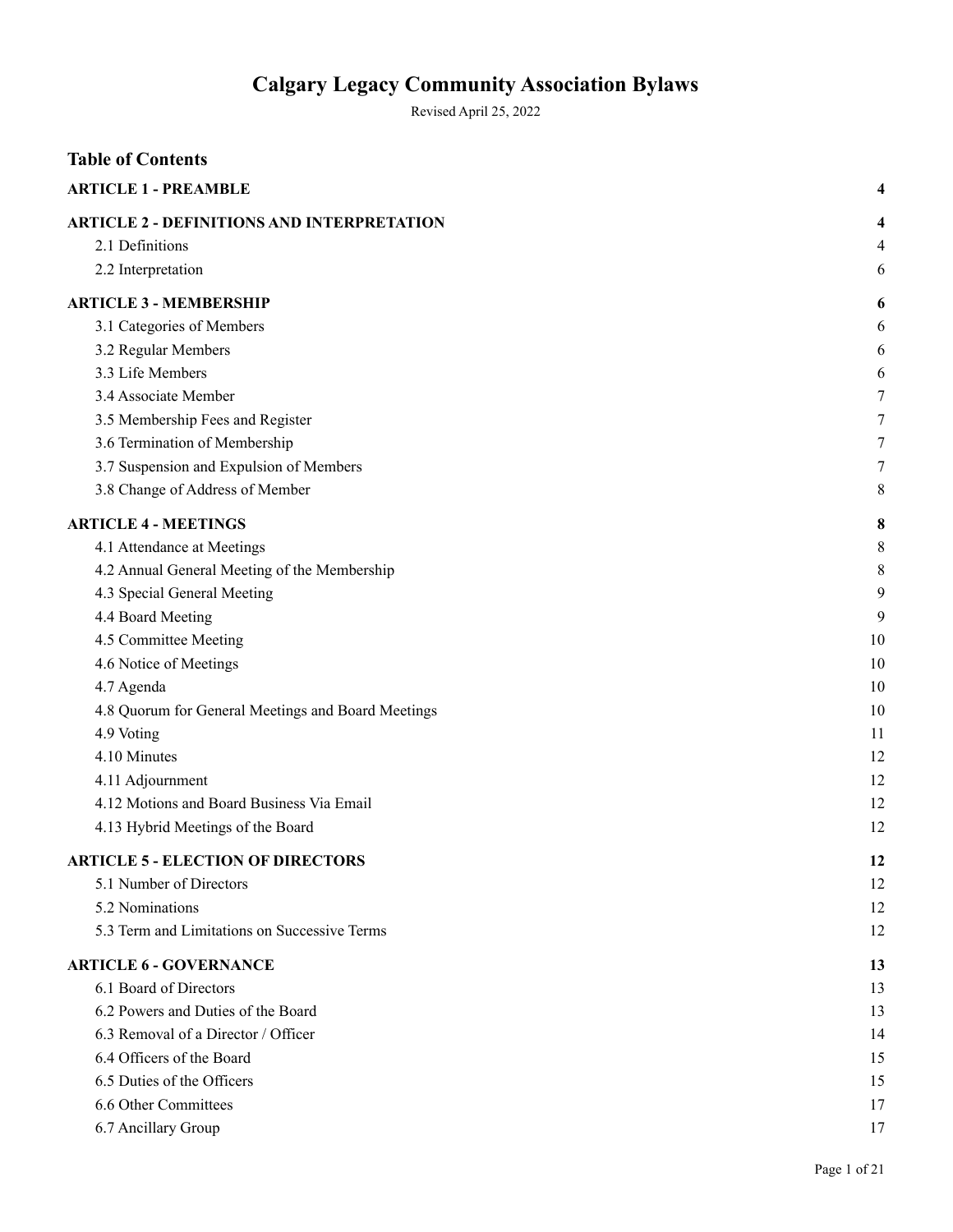Revised April 25, 2022

| 17 |
|----|
| 18 |
| 18 |
| 18 |
| 19 |
| 19 |
| 19 |
| 19 |
| 20 |
| 20 |
| 20 |
| 21 |
| 22 |
|    |

## <span id="page-1-0"></span>**ARTICLE 1 - PREAMBLE**

- 1.1 The name of the society is the Calgary Legacy Community Association hereinafter referred to as "the Association". The Association is incorporated under the Societies Act.
- 1.2 The boundaries of the Association are the geographical area comprising the municipality described and known as Legacy, being generally bounded on the North by the community of Walden, on the East by the Bow River, on the South by Pine Creek, and on the West by MacLeod Trail.
- 1.3 This document sets forth the By-laws for the Association and shall regulate the business and affairs of the Association.

## <span id="page-1-1"></span>**ARTICLE 2 - DEFINITIONS AND INTERPRETATION**

### <span id="page-1-2"></span>**2.1 Definitions**

In these By-laws, the following words shall have these meanings:

- 2.1.1 **"Act"** means the *Societies Act*, R.S.A. 2000, Chapter S-14, as amended, or any statute substituted for it, and includes any regulations promulgated thereunder that is in effect from time to time.
- 2.1.2 **"Adult"** means any person of legal voting age.
- 2.1.3 **"Affiliated Organization"** means an organization with which the Association is affiliated under clause 6.8 that serves the needs of the Members, the Community, and the Community at Large.
- 2.1.4 **"Ancillary Group"** means a group with which the Association is associated under clause 6.7 that serves a special interest or need of the residents of the Community.
- 2.1.5 **"Annual General Meeting"** means the annual meeting of the Members described in clause 4.2.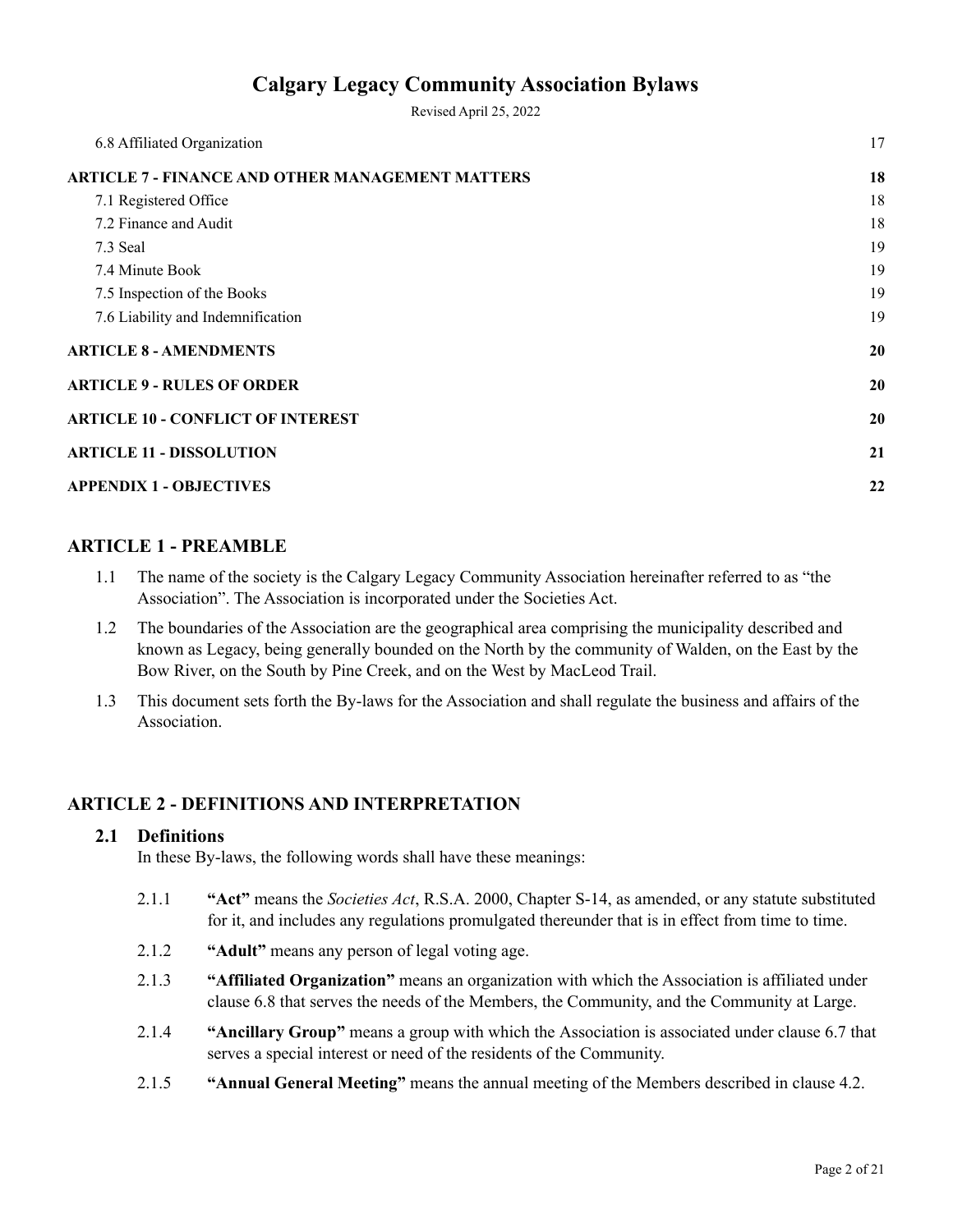Revised April 25, 2022

- 2.1.6 **"Associate Member"** means any Adult or Family residing outside the established boundaries of the Association who has purchased a Membership that has the rights and limitations described in clause 3.5.
- 2.1.7 **"Board"** means the board of directors of the Association.
- 2.1.8 **"By-laws"** means this document, as amended from time to time.
- 2.1.9 **"Chairperson"** means, with respect to a meeting of the Association or the Board, the President of the Association or, in the absence of the President, the Vice-President of the Association or, in the absence of the President and the Vice-President, the Secretary of the Association, or such other member of the Board as may be designated by the Majority Vote of the Board for that meeting.
- 2.1.10 **"Community"** means the development municipally known as Legacy.
- 2.1.11 **"Community at Large"** means persons residing outside the boundaries of the Association with whom the Association may have cause to interact.
- 2.1.12 **"Director"** means a Member elected or appointed to the Board.
- 2.1.13 **"Executive"** means the executive committee of the Board, being the President, the Vice-President, the Secretary, and the Treasurer.
- 2.1.14 **"Family"** means up to two registered Adults and any number of children under the age of 18 living in the same residence.
- 2.1.16 **"Fiscal Year"** means the twelve-month period commencing on January 1<sup>st</sup> of a year and ending on December 31st of the same year.
- 2.1.17 **"General Meeting"** means an Annual General Meeting or a Special General Meeting, as applicable.
- 2.1.18 **"Legally Related"** means any two or more persons associated through birth, adoption, marriage, or common-law agreement.
- 2.1.19 **"Life Member"** means any resident of the Community to whom the Board has granted a Membership described in clause 3.3 because of that resident's long and dedicated service or outstanding contribution to the Association, the Community or the Community at Large.
- 2.1.20 **"Majority Vote"** means more than 50% of the votes cast by Voting Members or Directors eligible to vote who are present at the applicable meeting of the Association or the Board respectively, except as otherwise noted in these By-laws.
- 2.1.21 **"Member"** means a Regular Member, a Life Member or an Associate Member, as applicable, whose annual Membership dues, if any, are paid and whose Membership is not under suspension.
- 2.1.22 **"Officer"** means a Director who is a member of the Executive.
- 2.1.23 **"Policies and Procedures"** means the administrative rules and practices created and amended by the Board from time to time with respect to the management and governance of the Association and the Facility, which rules and practices may elaborate on, but not be inconsistent with, these By-laws.
- 2.1.24 **"Proper Notice"** means notice given in writing, by letter or by publication in the Community newsletter, Association Website, or e-mail, TV, radio or ,newspaper advertisement not less than ten days prior to a General Meeting, stating the intention or purpose of the meeting, and delivered to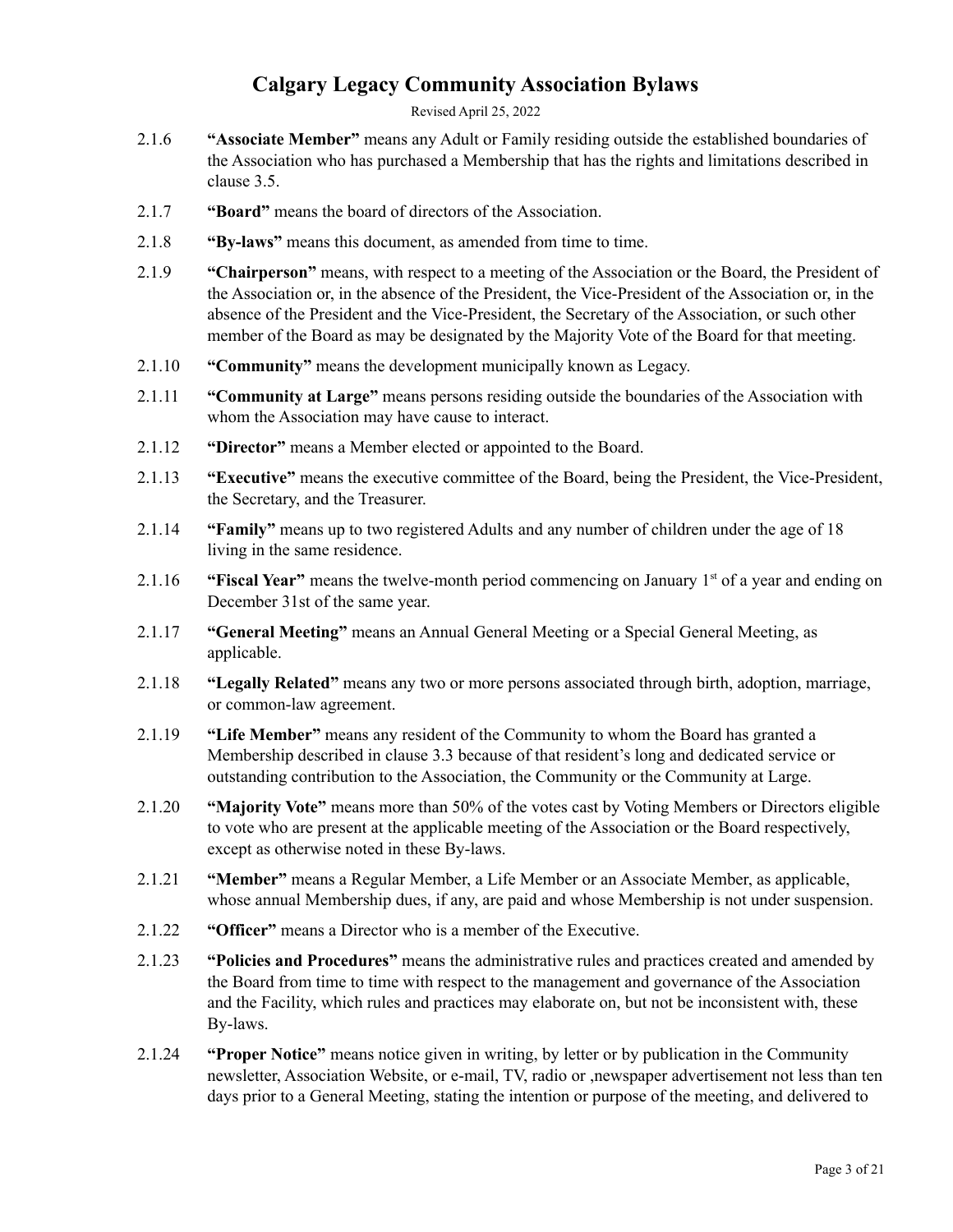Revised April 25, 2022

the last recorded address of the member, which notice is deemed to be given when delivered to a household or a post office, or when published in a Community newsletter.

- 2.1.25 **"Regular Member"** means a Membership purchased by any Adult or Family residing within the established boundaries of the Association that provides the rights described in clause 3.2.
- 2.1.26 **"Special General Meeting"** means a special meeting of the Members described in clause 4.3.
- 2.1.27 **"Special Resolution"** means a resolution passed:
	- a) at a Special General Meeting or Annual General Meeting of which at least twenty-one days' notice has been duly given, specifying the intention to propose a resolution substantially in the form of the resolution presented in that notice as a Special Resolution; and
	- b) by a majority of not less than 75% of the votes cast by those Voting Members as are present at that meeting.
- 2.1.28 **"Website"** means the Calgary Legacy Community Association website, published at CalgaryLegacy.ca.
- 2.1.29 **"Voting Member"** means a Member who is a Regular Member or a Life Member, as applicable.

#### <span id="page-3-0"></span>**2.2 Interpretation**

In these By-laws:

- 2.2.1 the singular shall include the plural, and the plural shall include the singular;
- 2.2.2 the word "person" shall include corporations and associations;
- 2.2.3 the masculine shall include the feminine and vice versa;
- 2.2.4 a capitalized derivative of a defined term shall have a corresponding meaning;
- 2.2.5 any reference to a specific number of days prior to a meeting shall not include the day of the applicable meeting; and
- 2.2.6 any reference to any statute or any section thereof shall be deemed to extend and apply to any amendment to such statute or section, as the case may be.

### <span id="page-3-1"></span>**ARTICLE 3 - MEMBERSHIP**

#### <span id="page-3-2"></span>**3.1 Categories of Members**

There are three types of Membership in the Association, being:

- a) Regular Members;
- b) Life Members; and
- c) Associate Members.

#### <span id="page-3-3"></span>**3.2 Regular Members**

A Regular Membership may be obtained by an individual or by a Family, and a Membership obtained by a Family shall entitle each of up to two Adult members of the Family to be registered as Members, by individuals who reside within the boundaries of the community. Members may:

a) participate in any and all programs of the Association if eligibility and space allow;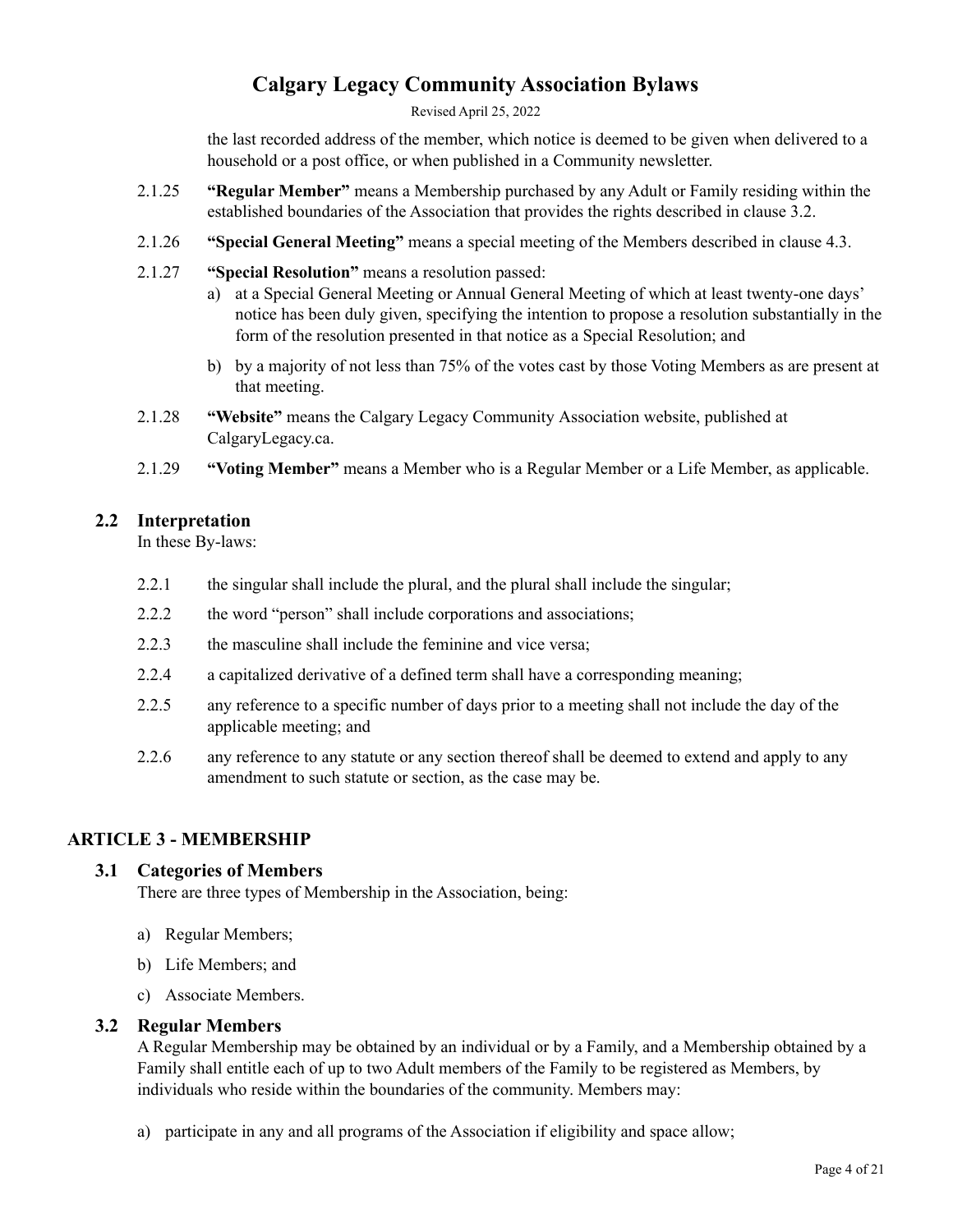Revised April 25, 2022

- b) access to the activities of the Association and the use of the Facility for a discounted fee relative to persons who are not Members;
- c) the right to audit meetings of the Board, subject to clause 4.1.2;
- d) the right to participate and vote at any duly constituted General Meeting; and
- e) stand for nomination or appointment as a Director, provided that any such Regular Member must have paid the applicable Membership fee and be registered with the Director responsible for Membership a minimum of thirty days prior to that meeting, nomination or appointment.

### <span id="page-4-0"></span>**3.3 Life Members**

Life Memberships are bestowed upon a community member who provides outstanding long term service to the community as determined by the board from time to time. They shall not be required to pay annual Membership fees to maintain a Life Membership in good standing, but the retention of a Life Membership is subject to clause 3.8. A Life Member has the same rights and privileges with respect to the Association as those held by a Regular Member while living in the community otherwise rights and privileges reverts to Associate Member status.

#### <span id="page-4-1"></span>**3.4 Associate Member**

An Associate Member resides outside the community boundaries, may not vote in an election and any other determination at a General Meeting, and may not seek or hold office in the Association, but otherwise has the same rights as a Regular Member.

#### <span id="page-4-2"></span>**3.5 Membership Fees and Register**

- 3.5.1 The annual Membership fees shall be determined by a Majority Vote at a Board Meeting if so determined necessary by the board, and the Membership fees most recently so determined shall continue to apply until there is a determination of an annual change. Membership fees may be prorated if deemed preferred and all current board members will need to be advised of that set rate.
- 3.5.2 A register of Members shall be kept current and confidential.

#### <span id="page-4-3"></span>**3.6 Termination of Membership**

3.6.1 Except for Life Memberships, each Membership shall automatically terminate 50 weeks proceeding the registration or renewal.

3.6.1.1 From time to time, the Board by majority vote may approve promotional offerings which override these termination dates.

- 3.6.2 Any Regular Member or Associate Member whose Membership terminates may renew that Membership at any time thereafter, subject to clause 3.8.
- 3.6.3 Any Member may terminate a Membership at any time by giving the Association notice in writing, but there shall be no reimbursement of Membership fees previously paid.

#### <span id="page-4-4"></span>**3.7 Suspension and Expulsion of Members**

- 3.7.1 The Board may, upon receiving a formal substantiated complaint, suspend or expel any Member from the Association for one or more of the following reasons:
	- a) the Member has failed to abide by the requirements of these By-laws;
	- b) the Member has disrupted meetings or functions of the Association; or
	- c) the actions or omissions of the Member have harmed the Association.

Subject to the remainder of this clause 3.7, the Board may, by a majority of two-thirds of those votes cast by the Directors present at any meeting of the Board, suspend or expel any Member from the Association.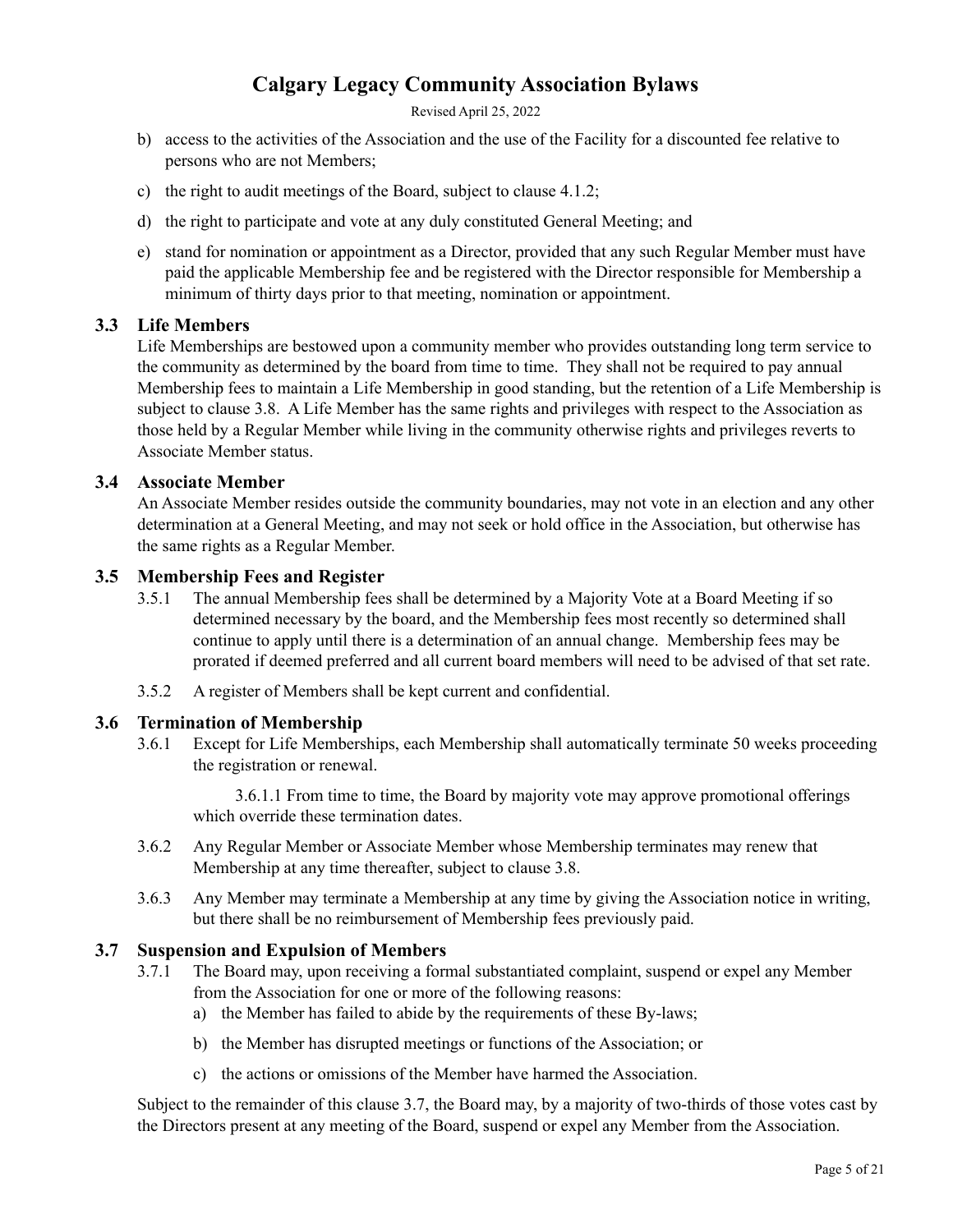#### Revised April 25, 2022

- 3.7.2 The Board shall use the following process to notify a Member if it is considering the potential suspension or expulsion of that Member under this clause 3.7:
	- a) the Board shall serve written notice to that Member of the Board's intention to consider the potential suspension or expulsion of that Member at least fourteen days prior to the meeting of the Board at which that matter is to be determined;
	- b) that notice shall include the reasons why the Board is considering the potential suspension or expulsion of that Member from the Association; and
	- c) that notice shall either be sent by single registered mail to the last known address of that Member shown in the records of the Association or delivered by two Officers to that address.
- 3.7.3 A Member being considered for suspension or expulsion from the Association shall have an opportunity to submit a written statement to the Board and to appear before the Board at the applicable meeting to address the matter. That Member may be accompanied by another person if the Member attends that meeting of the Board.
- 3.7.4 Except to the extent otherwise provided in the preceding portion of this clause 3.7, the Board shall determine the manner in which the potential suspension or expulsion of the Member will be handled and may limit the time given to the Member to address the Board about the matter. The Board may exclude the Member from its final discussion of the matter, including the vote on the matter.
- 3.7.5 There shall be no reimbursement of membership fees previously paid by any suspended or expelled Member.
- 3.7.6 Any Regular Member or Associate Member whose Membership has been suspended shall be eligible to renew the Membership at any time after the  $31<sup>st</sup>$  day of December next following that suspension.
- 3.7.7 Any Member who has been suspended or expelled may, upon written application for reinstatement to the Association, be reinstated at any General Meeting, if that reinstatement:
	- a) is included on the agenda for that General Meeting; and
	- b) has been approved by a majority of two-thirds of those votes cast by Voting Members who are present at that meeting.

### <span id="page-5-0"></span>**3.8 Change of Address of Member**

Each Member shall give notice to the Association in a timely manner of any change of that Member's address. A Regular Member shall automatically become an Associate Member when the registered Member moves outside the boundaries of the Association. An Associate Member shall automatically become a Regular Member when the registered member moves inside the boundaries of the Association. If only one registered Adult Member of a Family changes address, the Membership shall be deemed to belong to the Member remaining at the residence or in the community.

## <span id="page-5-2"></span><span id="page-5-1"></span>**ARTICLE 4 - MEETINGS**

### **4.1 Attendance at Meetings**

4.1.1 Each General Meeting of the Association shall be open to the public, except that all or part of any meeting may be closed to attendees other than Members by a Majority Vote.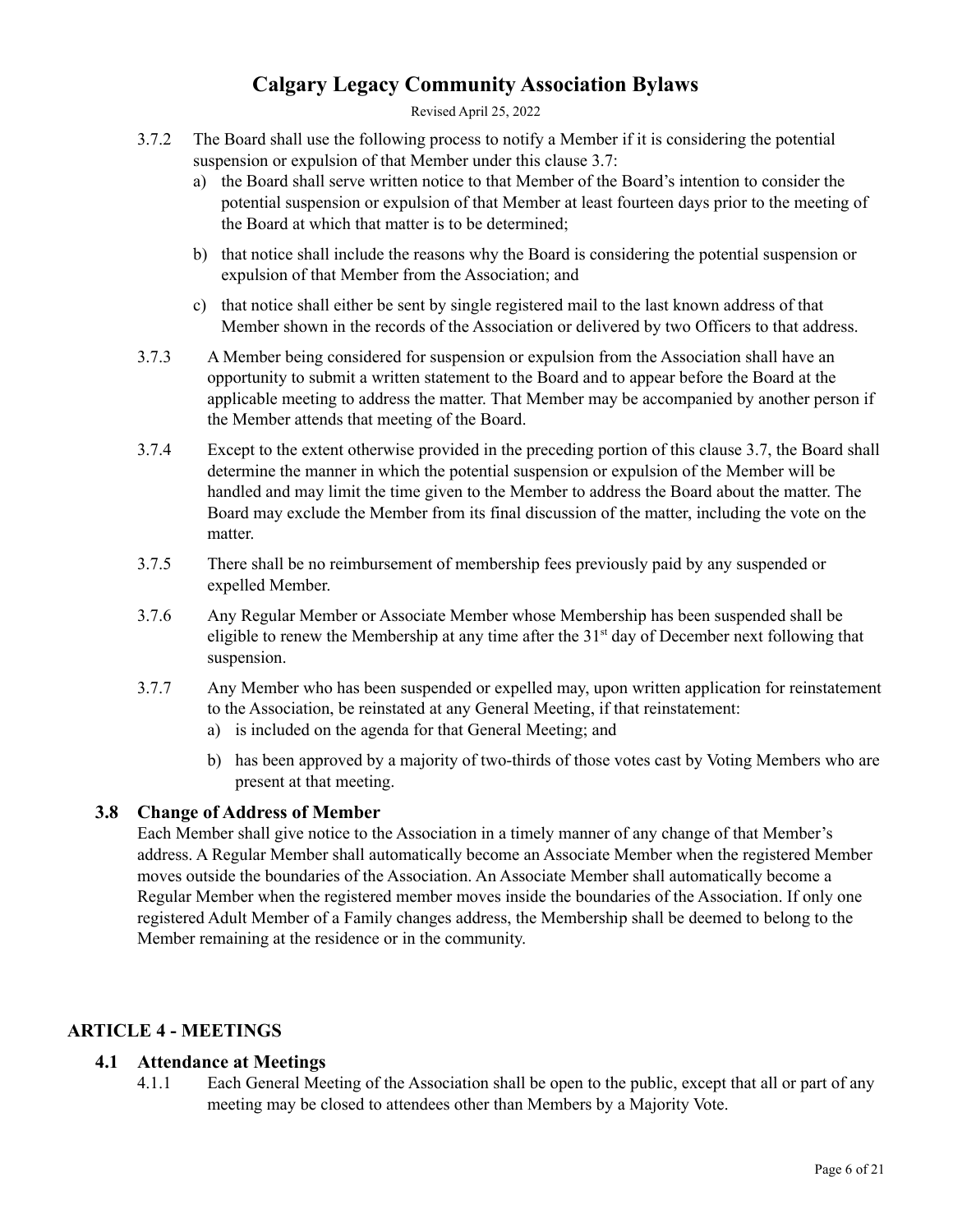Revised April 25, 2022

4.1.2 Each meeting of the Board shall be open to any Member, except that all or part of any meeting may be closed by a two-thirds majority of the votes cast by the Directors present at that meeting. Regular Members attending the meeting are non voting and require invitation by the Board to speak.

## <span id="page-6-0"></span>**4.2 Annual General Meeting of the Membership**

- 4.2.1 The Annual General Meeting of the Association shall be called each year by the Board, no later than seven months past year end, held at such place or places within The City of Calgary and at such time or times as the Board of Directors may from time to time determine.
	- a) A minimum of twenty one (21) days' notice shall be given to all members prior to the Annual General Meeting, communicated in any matter determined by the Board. Notice includes but is not limited to: email communication providing written notice to registered Members; electronic notice on the Association website; advertising at the Association building; notice provided inside the community newsletter; or by other means of communications to the Membership determined by the Board.
- 4.2.2 The business of the Annual General Meeting shall include:
	- a) the President's report of the year's activities, including a review of the significant initiatives pursued by the Board and performance relative to the budget for the preceding Fiscal Year;
	- b) the Treasurer's report and the audited financial statements of the Association for the preceding Fiscal Year, of which sufficient copies are to be available for examination and viewing of the Members present;
	- c) the appointment of auditors for the upcoming Fiscal Year, subject to clause 7.2.6;
	- d) any other business of the Association, except that no vote shall be taken on any matter requiring notice of a Special Resolution unless such notice has been given in the manner required in these By-laws; and
	- e) the election of Directors and the President, as applicable.
- 4.2.3 The order of business shall be at the discretion of the Chairperson, provided that, in general, the business and reports relating to the preceding Fiscal Year shall take place before the election of the **Directors**
- 4.2.4 Any form of Electronic Meeting for the Annual General Meeting, where all bylaws under Article 4.2 are adhered to in place of meeting in-person, is deemed valid and equal to all in-person General Meetings of the Association.

### <span id="page-6-1"></span>**4.3 Special General Meeting**

4.3.1 A Special General Meeting of the Members may be called from time to time as circumstances shall require or dictate, if:

- a) the Board sees fit to call such meeting;
- b) a matter is being proposed for determination by a Special Resolution as defined in 2.1.27; or
- c) the President receives a request in writing signed by not less than ten percent registered Voting Members, provided that any such request states the reason for the meeting and any motion intended to be determined at such meeting.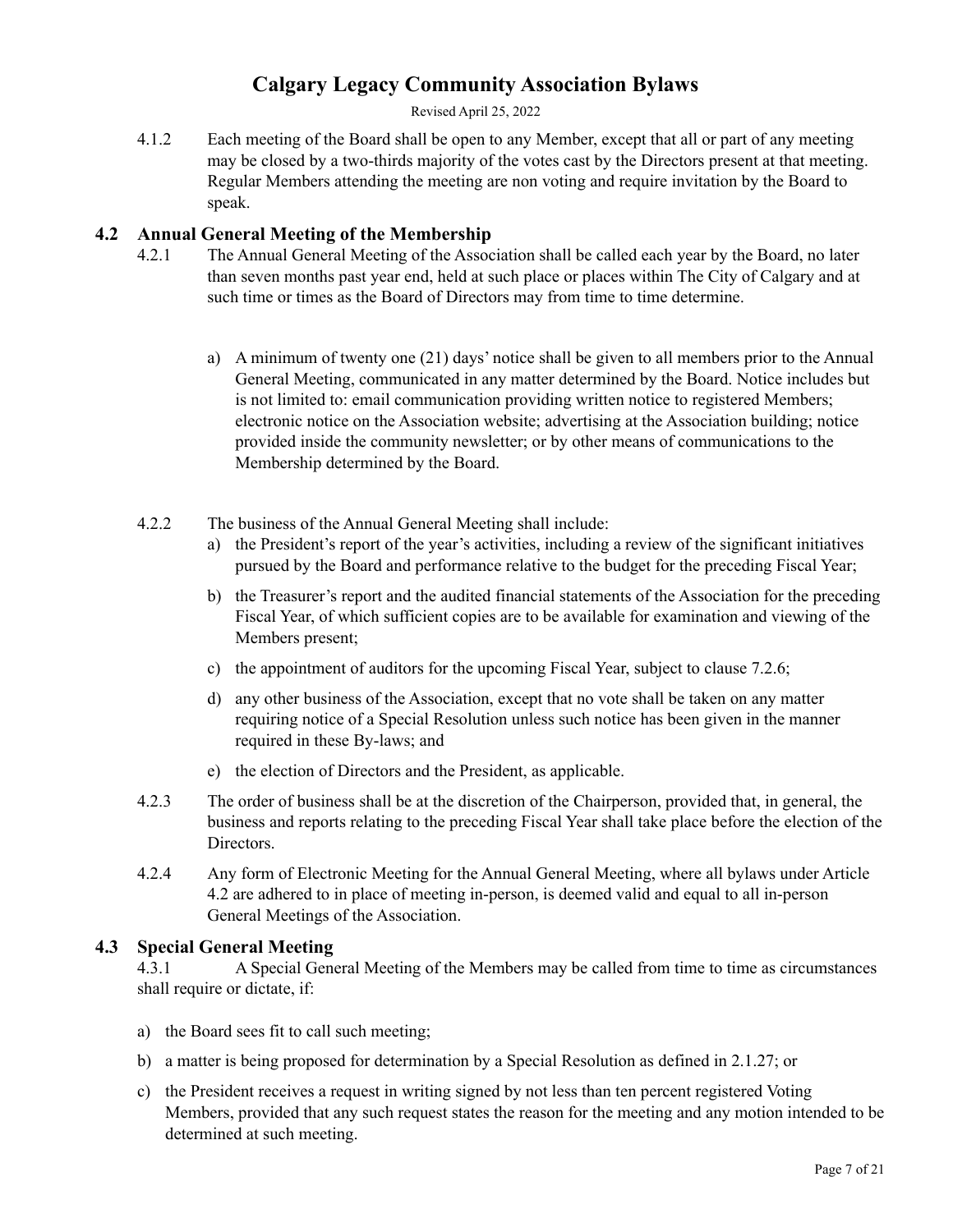Revised April 25, 2022

The Board will convene a meeting within a maximum of thirty days of receipt of a request described in Paragraph (c) of this clause. However, the Board shall not be required to proceed with that meeting, in whole or in part, if fewer than two-thirds of those Voting Members who signed that request are present in the quorum for the meeting.

4.3.2 Notice of the Special General Meeting shall be posted to the website no later than 48 hours prior to the commencement of the meeting.

#### <span id="page-7-0"></span>**4.4 Board Meeting**

- 4.4.1 The Directors shall meet at the next scheduled General Meeting to form the Board and elect its Officers, provided that the election contemplated in this clause shall not apply if the Directors have been elected to specific positions on the Board at a General Meeting.
- 4.4.2 The Board of Directors shall meet at least six times each year at a regular scheduled date and time determined by the Directors. Each such meeting shall be held at the office of the Association, or at a location designated by the President.
- 4.4.3 Additional meetings of the Board may be called at any time upon the instructions of the President.
- 4.4.4 A special meeting of the Board shall be called by the President within ten days after the President's receipt of written request to such effect, stating in full the object and purpose of the meeting. For the called meeting to be conducted, two-thirds of those Members who signed the request must be present for that meeting. That written request must be duly signed by:
	- a) at least three Directors; or
	- b) at least ten Voting Members.

### <span id="page-7-1"></span>**4.5 Committee Meeting**

The members of all duly appointed and standing committees of the Board shall meet from time to time, or any time at:

- a) the discretion of the Chairperson of each such committee; or
- b) the call of the Directors.

### <span id="page-7-2"></span>**4.6 Notice of Meetings**

4.6.1 Proper Notice as defined in 2.1.24 shall be given to all Voting Members for any General Meeting.

- 4.6.2 Notice for any additional Board meeting shall be in any form decided by the President and in the case of a committee meeting, by the Chairperson, not less than three days prior to such meeting.
- 4.6.3 For the purpose of sending notice to any Member / Director for any meeting or otherwise, the address, phone number, or e-mail of any Member / Director shall be the last address, phone number, or e-mail recorded on the books of the Association.
- 4.6.4 No error or omission in giving notice of any General Meeting or any meeting of the Board, including any General Meeting rescheduled under clause 4.8.2, shall invalidate the meeting or make void any proceedings of the meeting, provided that this Clause shall not alter the notice requirements of these By-laws pertaining to a Special Resolution.
- 4.6.5 Any Voting Member may at any time waive notice of any such meeting, except notice of Special Resolution, and may ratify any and all proceedings of the meeting.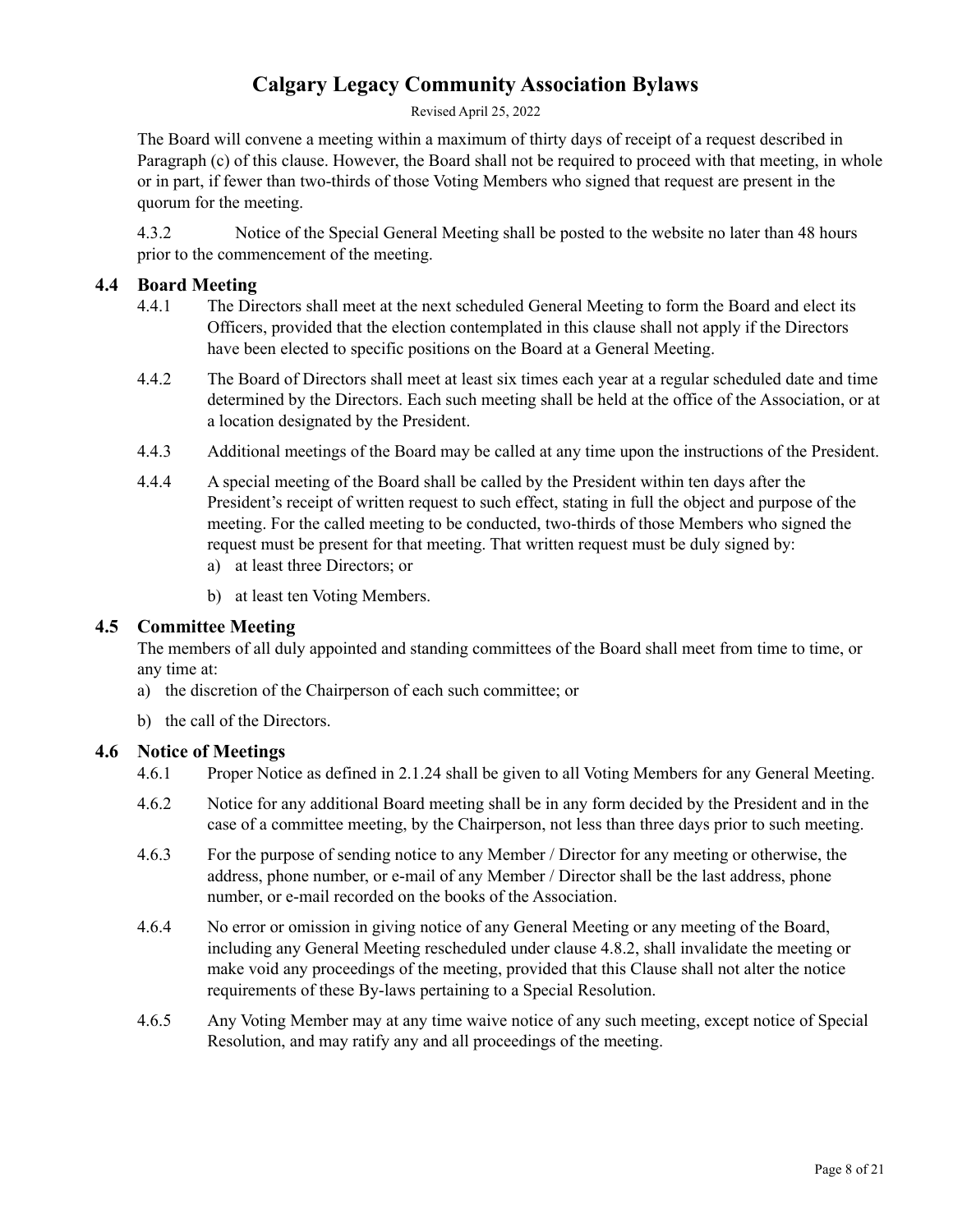Revised April 25, 2022

## <span id="page-8-0"></span>**4.7 Agenda**

- 4.7.1 The Agenda for any General Meeting shall be attached or included with the notice, 7 days prior to such meeting, including any item(s) that is to be presented as a Special Resolution at that General Meeting.
- 4.7.2 Only the matter(s) as set out in the notice of meeting shall be considered at any General Meeting.

## <span id="page-8-1"></span>**4.8 Quorum for General Meetings and Board Meetings**

- 4.8.1 A quorum for the transaction of business at any General Meeting shall be three Directors and five Voting Members present, including Directors.
- 4.8.2 If there is no quorum at a General Meeting within fifteen (15) minutes from the time appointed for that meeting, and provided that a minimum of two (2) Officers and four (4) Voting Members, including Board Members, are in attendance:
	- a) the Chairperson shall, at his discretion and prior to terminating the original meeting, fix a date, time and place to hold another meeting, and any business may be dealt with at the rescheduled meeting if a quorum is present (or deemed to be present hereunder) at that rescheduled meeting, provided that the notice requirements specified in these By-laws for a Special Resolution must be complied with if a Special Resolution is proposed for sanction at that rescheduled General Meeting; and
	- b) if there is no quorum at the rescheduled General Meeting conducted under the preceding paragraph within thirty minutes from the time appointed for that meeting, those Voting Members present shall be deemed to be a legal quorum, and that meeting shall be conducted and its conclusions and resolutions shall be legal and binding as though a full quorum had been present.
- 4.8.3 The quorum for the transaction of business at any Board meeting shall be four Directors. If there is no quorum present at such meeting, the Chairperson may conduct the meeting, subject to the ratification of each decision made at such meeting at the next regularly called Board meeting.

### <span id="page-8-2"></span>**4.9 Voting**

- 4.9.1 Except for the Chairperson, each Adult Voting Member registered with the Association shall have one vote at any General Meeting, and where elected or appointed to the Board, at any meeting of the Board.
- 4.9.2 The Chairperson may only vote to break a tie with the exception of a decision by ballot, in which case the Chairperson has only one vote and not a casting vote.
- 4.9.3 At all meetings of the Association, whether a General Meeting or a meeting of the Board, every question to be determined shall be decided by a Majority Vote, unless otherwise required by these By-laws, or by the Act.
- 4.9.4 A declaration by the Chairperson that a resolution has been carried or not carried, and an entry to that effect in the Minutes of the Association, shall, in the absence of dispute at the time about the declaration, be sufficient evidence of the fact without proof of the number or proportion of the votes accorded in favour of or against such resolution.
- 4.9.5 Voting shall be by show of hands unless a poll is demanded by a minimum of five Voting Members. If not by acclimation, elections will be done by ballot.
- 4.9.6 If a poll is demanded and not withdrawn, the poll shall be taken in such manner as the Chairperson shall direct.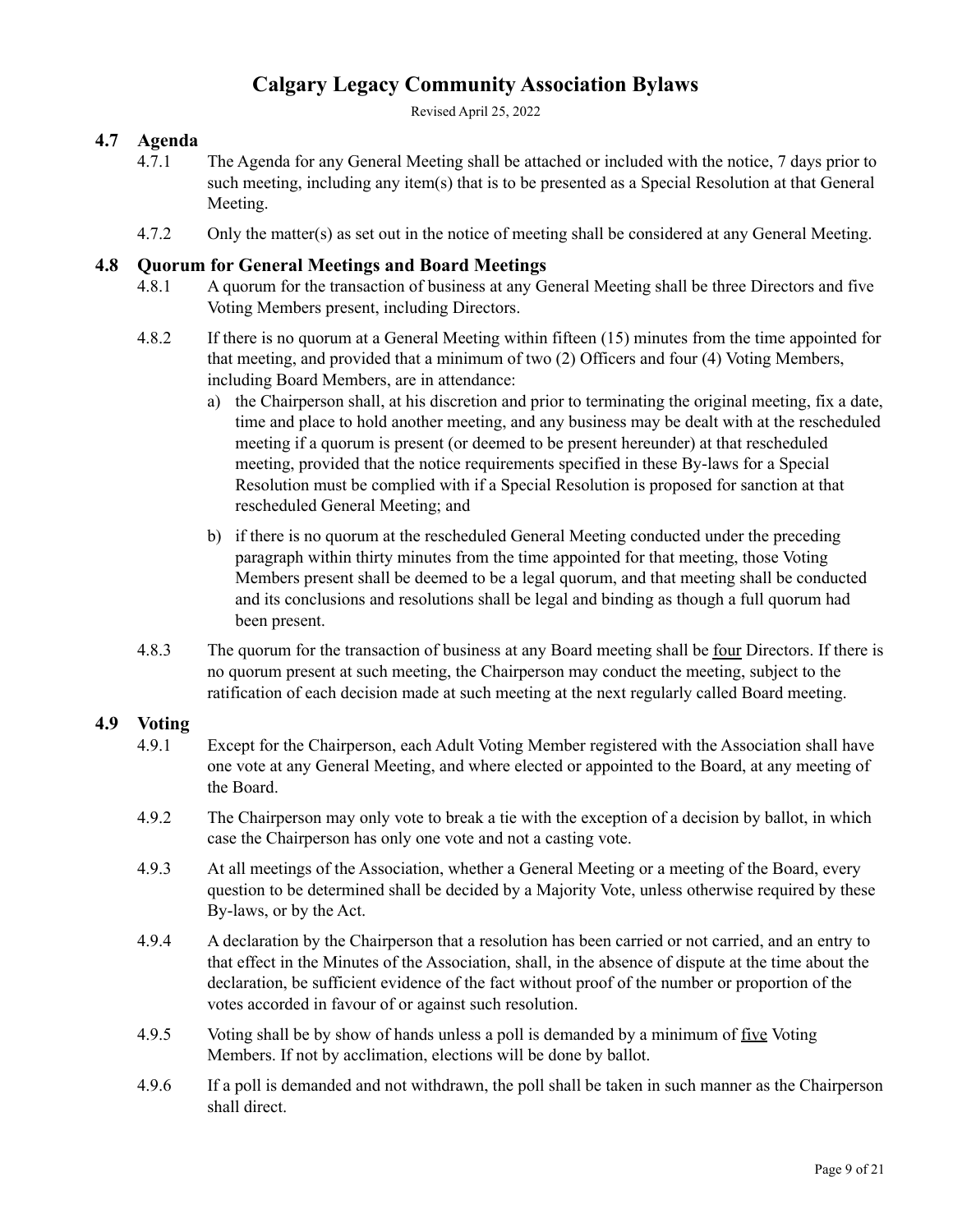Revised April 25, 2022

- 4.9.7 No members of the association may vote by proxy.
- 4.9.8 Any Director may vote on a matter being determined at a meeting of the Board by e-mail or notice delivered to the President before that meeting if the matter shall be submitted to the Directors in the form of a resolution, together with sufficient information to enable the Directors to be reasonably informed as to the nature of that matter.
- 4.9.9 Notwithstanding any other provision of these By-laws, the Board may determine any matter within its powers without a meeting on the following basis:
	- a) the matter shall be submitted to the Directors, by notice from the President, in the form of a resolution, together with sufficient information to enable the Directors to be reasonably informed as to the nature of that matter;
	- b) each Director shall cast a vote with respect to that resolution within three days after delivery of that notice or by such later date as is specified in that notice;
	- c) any such vote shall be binding on the Board as if it had been conducted at a meeting of the Board unless a Director objects, by notice to the President and Secretary not later than two days following receipt of that notice, to that matter being determined without a meeting of the Board.
	- d) A resolution in writing signed by all of the Directors personally shall be valid and effective as if it had been passed at a duly constituted meeting of the Board except a Special Resolution.

The President shall promptly notify the Directors of the result of any vote by notice under this clause following the expiry of the applicable response period, and the results of any such vote conducted by notice shall be included in the minutes for the next meeting of the Board.

If there is an objection under Paragraph (c) of this clause to the determination of a matter without a meeting, the President shall promptly convene a meeting of the Board to deal with that matter, and all votes cast by the other Directors by notice with respect to that matter shall be void.

### <span id="page-9-0"></span>**4.10 Minutes**

Minutes shall be taken and recorded at each General Meeting and each Board meeting. The original copy of the minutes shall be filed at the office of the Association.

### <span id="page-9-1"></span>**4.11 Adjournment**

- 4.11.1 Any meeting may be adjourned to a specified date and time with a Majority Vote.
- 4.11.2 The adjourned meeting shall conduct only the unfinished business from the original meeting, provided that no adjourned meeting shall determine any matter requiring sanction through a Special Resolution unless the notice requirements specified in these By-laws for a Special Resolution are complied with for that adjourned meeting.
- 4.11.3 Subject to clauses 4.11.1 and 4.11.2, no notice is required for the adjourned meeting.

### **4.12 Motions and Board Business Via Email**

- 4.12.1 Business of the Board may be conducted via email in special or time-limited circumstances, with the process initiated by the President, or any three Directors, with a two-thirds majority vote from Directors, and a minimum response of two-thirds of the Directors of the Board.
	- a) The business shall be amended to the Minutes of the next meeting.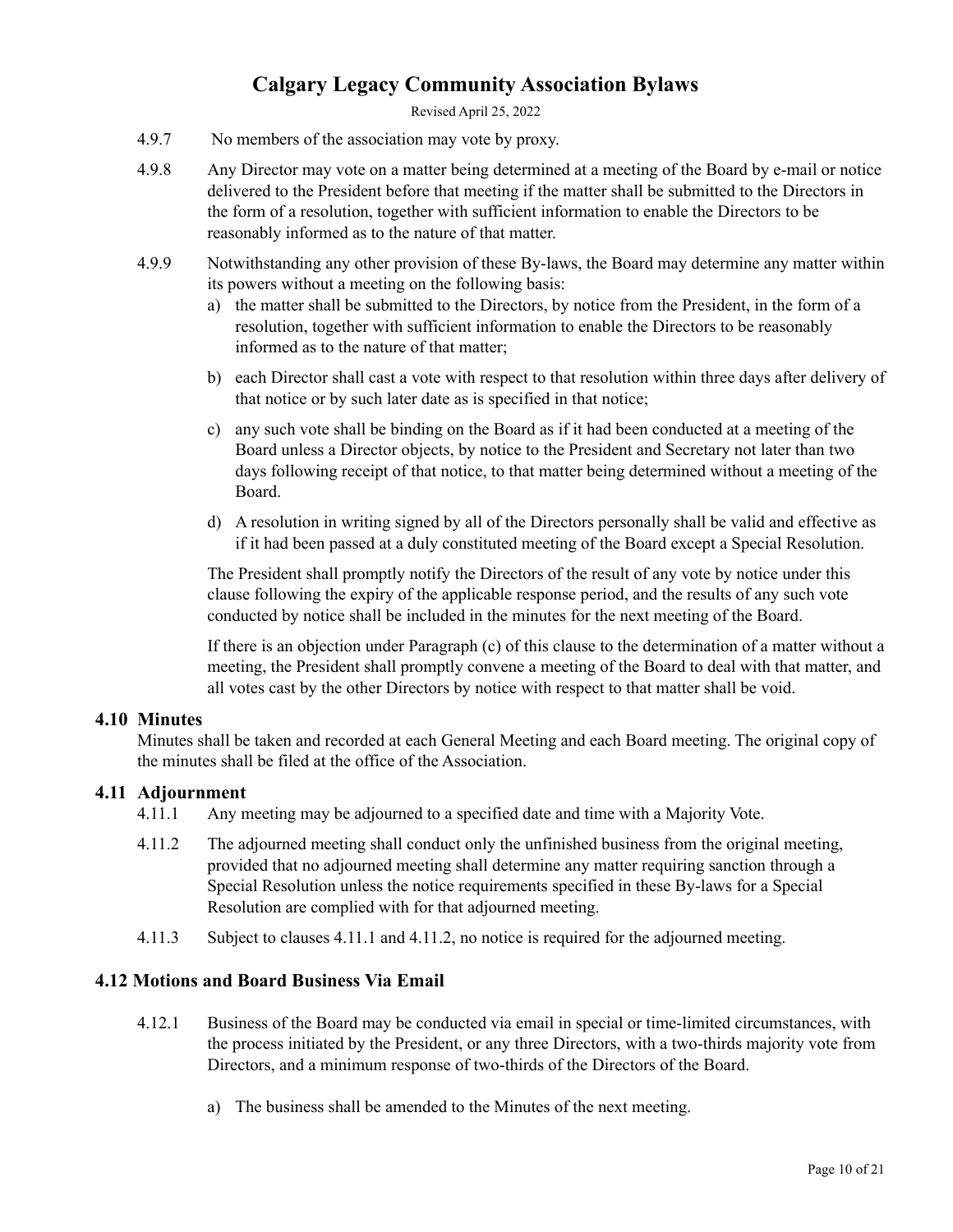Revised April 25, 2022

## <span id="page-10-0"></span>**4.13 Hybrid Meetings of the Board**

4.13.1 In the matter of meeting as a Board, when a member is unable to attend in person they may join the meeting via phone and/or teleconference in order to be a part of the proceedings and their participation will have the same effect as if they were in person.

## <span id="page-10-1"></span>**ARTICLE 5 - ELECTION OF DIRECTORS**

#### <span id="page-10-2"></span>**5.1 Number of Directors**

The Board of Directors shall consist of not fewer than four (4) and not more than eleven (11) Voting Members, and shall be elected on the basis prescribed under this Article 5 by those Voting Members as are present at the Annual General Meeting.

#### <span id="page-10-3"></span>**5.2 Nominations**

- 5.2.1 The nominating committee, at the applicable time, shall solicit and present a list of nominated candidates for election to the Board.
- 5.2.2 Further nominations for the Board may be made by any Voting Member from those Voting Members also present at the Annual Meeting.

#### <span id="page-10-4"></span>**5.3 Term and Limitations on Successive Terms**

- 5.3.1 Subject to clauses 5.3.2 and 6.3, the Directors so elected and appointed shall form the Board and each such Director shall hold office for a two year term. At the end of each two year term the member may seek reelection.
- 5.3.2 No Voting Member / Director may be appointed as an Executive for more than six years in succession without a Special Resolution of the Membership or Board.
- 5.3.3 No more than 2 new board members (with less than 1 year on the board) would be allowed to be appointed to the Executive in a given year unless approved by special resolution approved by the Membership or Board. The two year terms of executive office will be staggered, with one half up for appointment by the Board the first year and the second half up for election in the preceding year.

### <span id="page-10-5"></span>**ARTICLE 6 - GOVERNANCE**

#### <span id="page-10-6"></span>**6.1 Board of Directors**

- 6.1.1 Each Director shall be a Voting Member of the Association at the time of election or appointment and throughout the Director's term as a Director. A Director cannot be an employee of the Association.
- 6.1.2 If fewer than ten members are elected at the Annual General Meeting, the Board shall have the power to appoint additional Voting Members to the Board, upon a majority of the votes cast by the Directors present at any duly constituted Board meeting. The number of directors appointed is subject to and will not exceed the number of elected members.
- 6.1.3 Vacancies on the Board, however caused, may be filled by the Directors if they see fit to do so as long as a quorum of Directors remains in office, in which case each such vacancy shall be filled at the next Annual General Meeting. However, if there is not a quorum of Directors, the remaining Directors shall promptly call a Special General Meeting to fill the vacancies. Any vacancy on the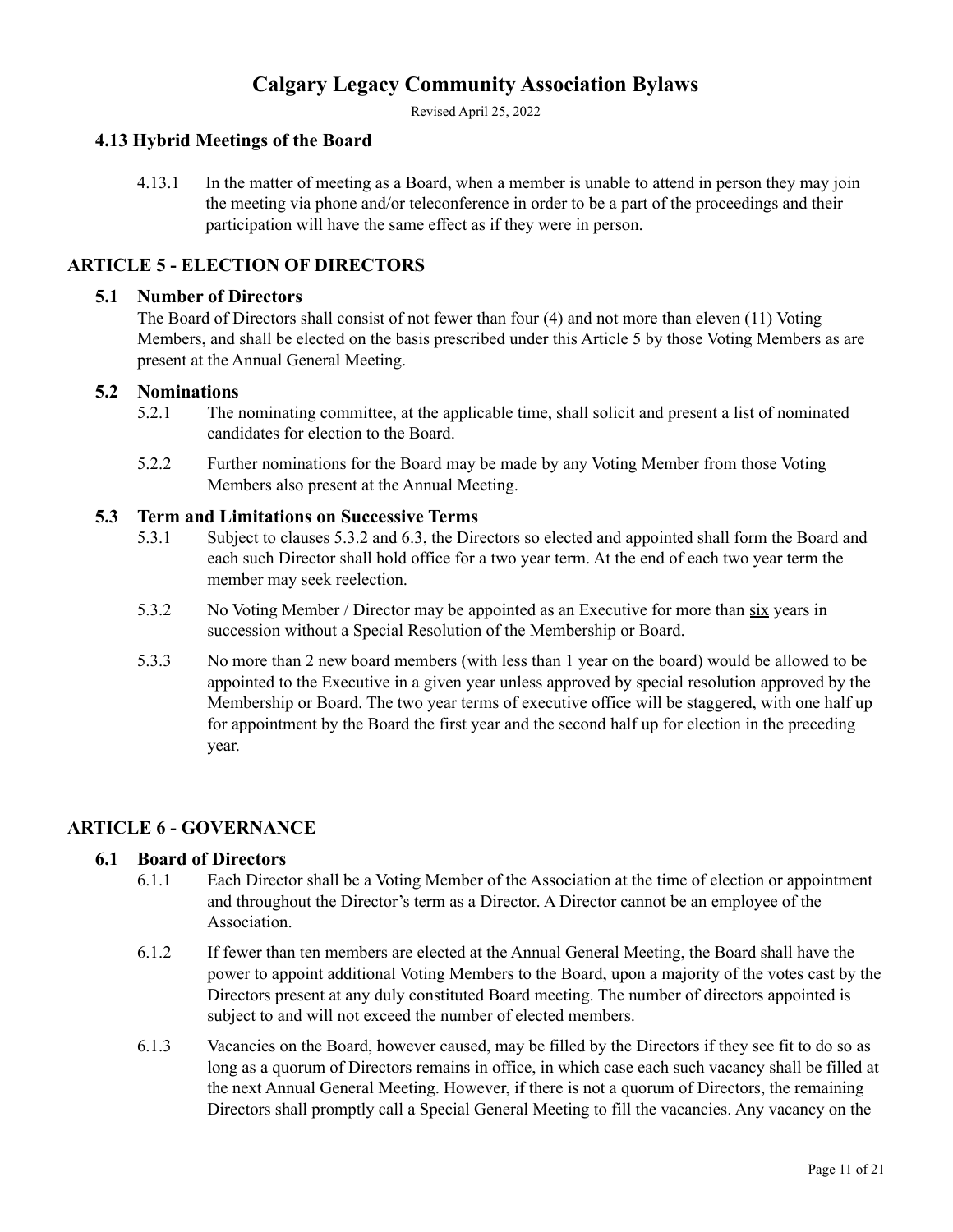Revised April 25, 2022

Board that is filled under this clause shall be until the next Annual General Meeting, at which time the election process under clause 5.4 shall again apply to that position on the Board.

- 6.1.4 Subject to clause 7.6, the Directors / Officers of the Board shall serve without remuneration and shall not directly or indirectly receive any financial compensation for acting as a Director / Officer. The Director / Officer may be reimbursed reasonable expenses incurred in the performance of the applicable Board duties.
- 6.1.5 No Director or Directors shall take it upon themselves to commit the time, resources, or finances of the Association, the Board or, if applicable, the Association's staff without prior approval of that commitment at a duly constituted meeting of the Board.

## <span id="page-11-0"></span>**6.2 Powers and Duties of the Board**

The Board shall have and exercise all the powers of the Association as fully and completely as the Association could at a General Meeting, subject always, however, to the provisions of these By-laws, and the Act. Subject to the foregoing, the powers and duties of the Directors shall include (but not be limited to):

- a) promoting the objects of the Association;
- b) promoting Membership in the Association;
- c) issuing Memberships in the Association, including the granting of Life Memberships and collecting the associated Membership fees;
- d) holdings meetings as herein set forth;
- e) maintaining and protecting the assets and property of the Association;
- f) making Policies and Procedures from time to time for the operation of the Association and the Facility, with such Policies and Procedures being recorded in an organized manner in the Association's records;
- g) approving an annual budget for the Association, subject to clause 7.2;
- h) paying all expenses and receiving all revenues respecting the operation and management of the Association;
- i) undertaking, through whatever means the Board determines is advisable, to further the financial position of the Association, including fundraising activities, and to make whatever expenditures as are necessary to carry out its activities;
- j) appointing Officers, if the Directors have not been elected to specific positions on the Board at a General Meeting, appointing agents, and authorizing the employment of such persons as the Board deems necessary to carry out the Objects of the Association, provided that such Officers, agents and employees shall have the authority and shall perform the duties as may be assigned by the Board;
- k) ensuring that all books and records of the Association required to be created and maintained by these By-laws, by the Act, by any other applicable statute or law are regularly and properly kept, including an updated register of Members;
- l) ensuring that all policies of insurance required to be maintained by the Act, and other applicable statute or law, are acquired and maintained
- m) causing minutes to be kept of each General Meeting and each meeting of the Board;
- n) managing, selling, leasing, disposing of or otherwise dealing with the property of the Association, and entering into contracts on behalf of the Association;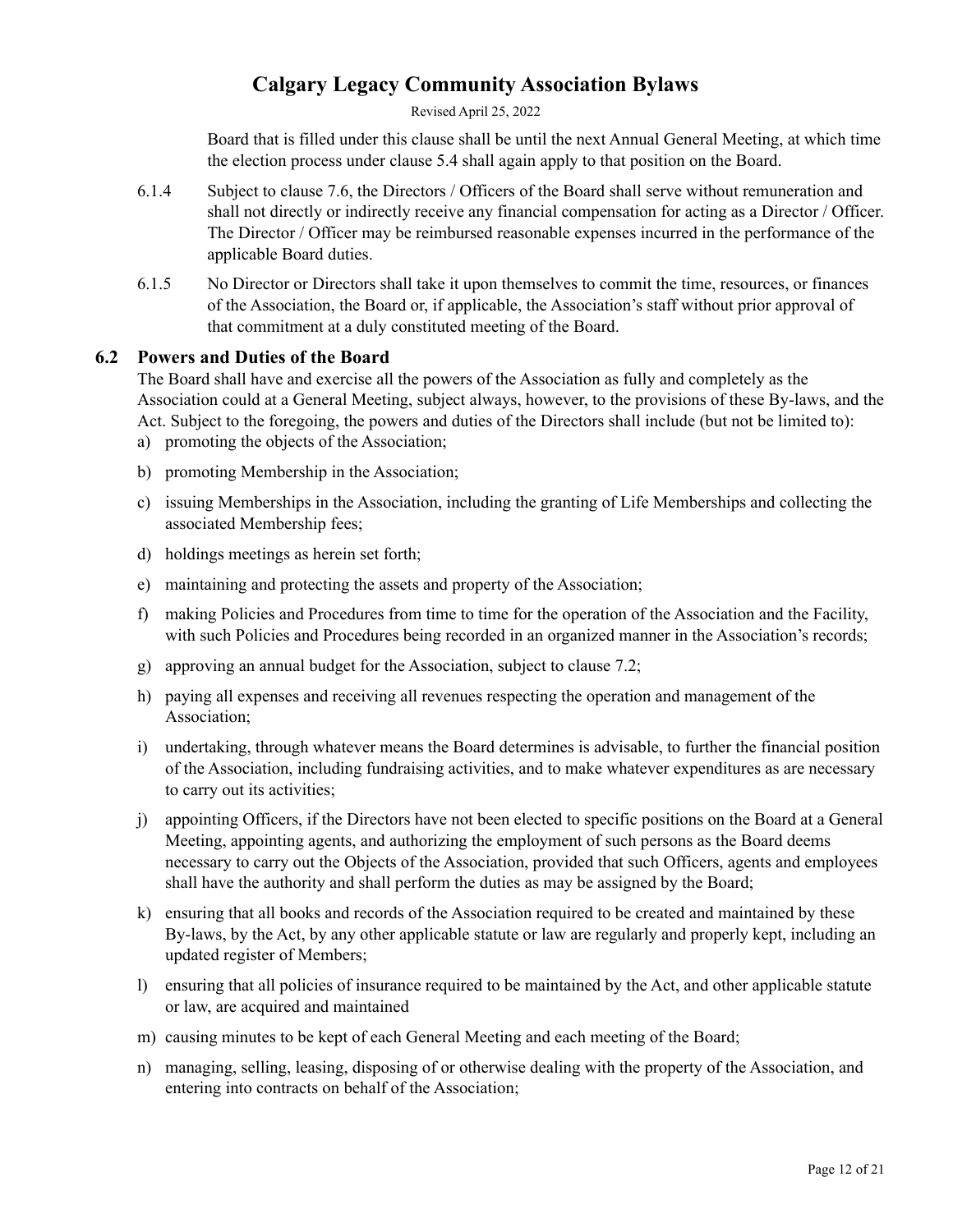Revised April 25, 2022

- o) filing such returns, reports and other materials as are required to be submitted under the Act, other statutes or laws; and
- p) having the authority to appoint a past President to serve in an advisory capacity and to provide continuity to the Board, provided that the past President shall be a non-voting member of the Board and shall perform such duties as may be assigned by the Board.

## <span id="page-12-0"></span>**6.3 Removal of a Director / Officer**

- 6.3.1 Notwithstanding clause 5.3, a Director / Officer shall be automatically removed from office who: a) resigns by giving notice in writing; or
	- b) is absent from more than 3 consecutive meetings of the Board, if the Board determines, by Majority Vote, that such Director / Officer is to be removed from the Board.
- 6.3.2 Subject to the other provisions of this clause (6.3) the Board shall have the power by two-thirds majority of the votes cast by the Directors present at the applicable Board meeting to remove any Director / Officer from office:
	- a) who fails to act in concert with the Objects of the Association, or the goals and resolutions of the Board;
	- b) whose conduct is determined to be improper, unbecoming or likely to discredit or endanger the interest or reputation of the Association; or
	- c) who willfully breaches these By-laws, and Policies of the Association.
- 6.3.3 No Director / Officer shall be removed from office without having been notified in writing of the applicable charge or complaint and without having been given the opportunity to be heard or to submit a statement in writing at the Special Board meeting called for that purpose. That Director / Officer may be accompanied by another person if the Director / Officer attend that meeting of the Board.
- 6.3.4 A Director / Officer whose removal from office has been recommended shall be notified of the proposed removal and the basis thereof at least ten days prior to the called meeting of the Board and shall be automatically suspended from office until the resolution is dealt with at that meeting. That notice shall either be sent by single registered mail to the last known address of that Director / Officer shown in the records of the Association or delivered by two Officers to that address.
- 6.3.5 The resolution as decided by the Board is final, subject to clause 4.3.
- 6.3.6 Any Director / Officer removed from office shall not be eligible to stand for election or appointment to the Board for a period of two years from the date of removal.

## <span id="page-12-1"></span>**6.4 Officers of the Board**

- 6.4.1 Except insofar as the Directors have been elected to specific positions on the Board at an Annual General Meeting, the Directors shall elect, by Majority Vote, the Officers, and the Board shall appoint, from amongst the members of the Board, whatever additional members of the Executive Committee may be required. The Board may appoint any vacant office as required to complete the term from amongst the members of the Board.
- 6.4.2 The Officers of the Association shall consist of the President, Vice-President, Secretary, and Treasurer.
- 6.4.3 Subject to clause 5.3.2, no person may hold the same position as an Executive Officer for more than six years in succession, unless by special resolution.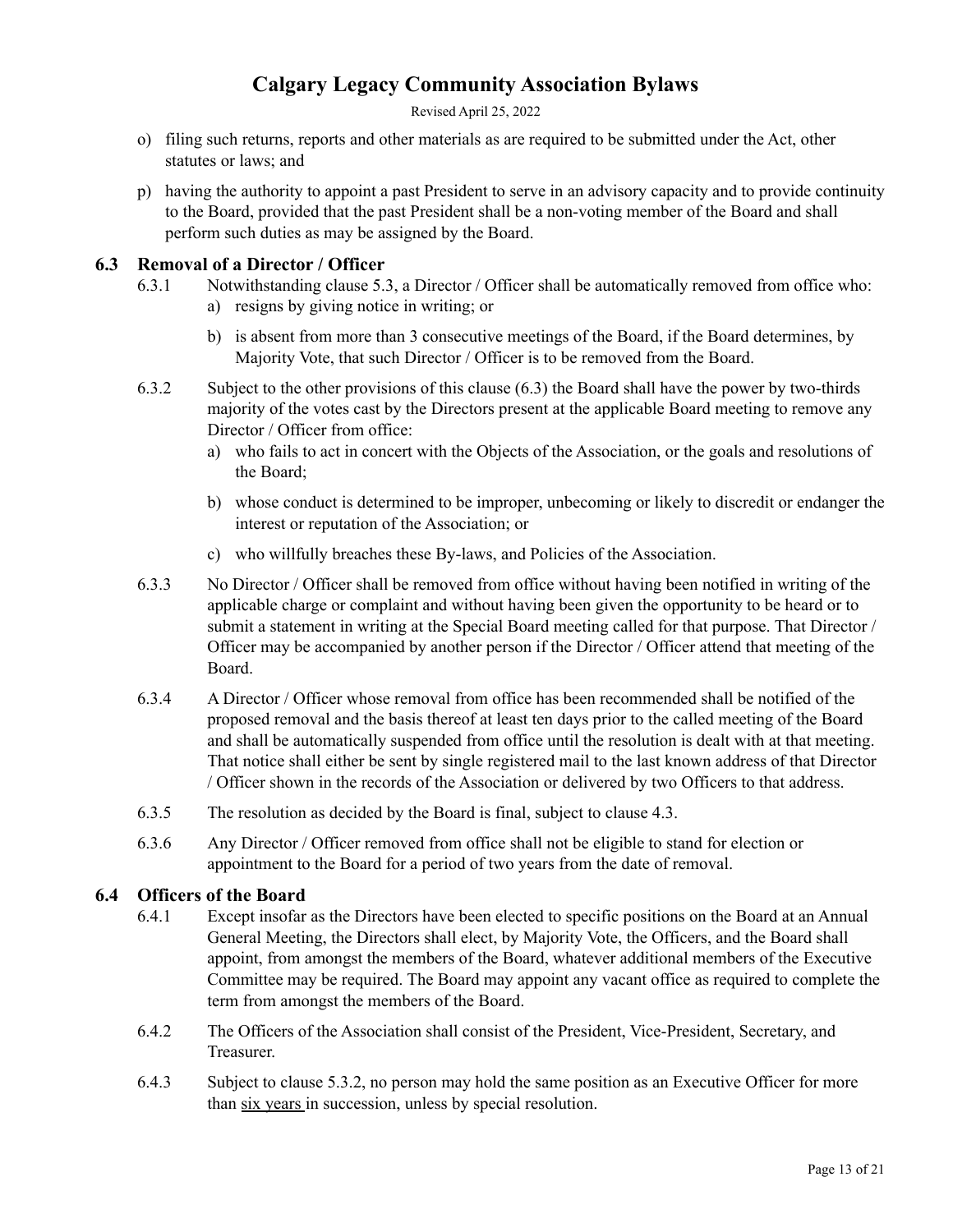Revised April 25, 2022

## <span id="page-13-0"></span>**6.5 Duties of the Officers**

6.5.1 The President shall:

- a) be responsible for the general supervision of the Association;
- b) chair all meetings of the Association, the Board, and the Executive but may delegate such authority to the Vice-President or such other member of the Board as is reasonably appropriate;
- c) act as the official spokesperson for the Association, but may delegate such authority to the Vice-President or such other member of the Board as is reasonably appropriate in the particular circumstances;
- d) be the principal signing authority on all contracts, official documents, correspondence of the Association, and a designated signing authority on all bank accounts of the Association;
- e) with the Secretary, authenticate the official use of the seal of the Association;
- f) be an ex-officio member of all committees of the Board;
- g) be a member of the Executive and the Board;
- h) carry out other duties pertaining to such office, and such other duties as may be assigned by the Board; and
- i) retain copies of correspondence for furtherance to his / her successor.
- 6.5.2 The Vice-President shall:
	- a) assist the President generally in the performance of the President's duties;
	- b) assume the powers and duties of the President in either the temporary or permanent absence of the President, including serving as Chairperson at all meetings in the absence of the President but may delegate such authority to other members of the Board as is reasonably appropriate;
	- c) be a member of the Executive and the Board;
	- d) be a designated signing authority on all bank accounts of the Association and, with the Secretary, on all contracts to be entered into on behalf of the Association in the absence of the President or at the direction of the President;
	- e) with the Secretary, authenticate the official use of the seal of the Association in the absence of the President or at the direction of the President;
	- f) chair a standing committee, or represent ad hoc committees at meetings of the Board or Executive, as appropriate in the circumstances; and
	- g) carry out such other duties as may be assigned by the Board.
- 6.5.3 The Secretary shall:
	- a) attend each General Meeting and each meeting of the Board and the Executive and ensure accurate minutes are kept of such meetings;
	- b) be in charge of all correspondence of the Association under the direction of the President and the Board;
	- c) file the annual return, the audited financial statements, any Special Resolutions, changes in the Directors, amendments to the By-laws and other incorporating documents with the Corporate Registry or any other applicable regulatory body, as required by the Act, and other statutes or laws;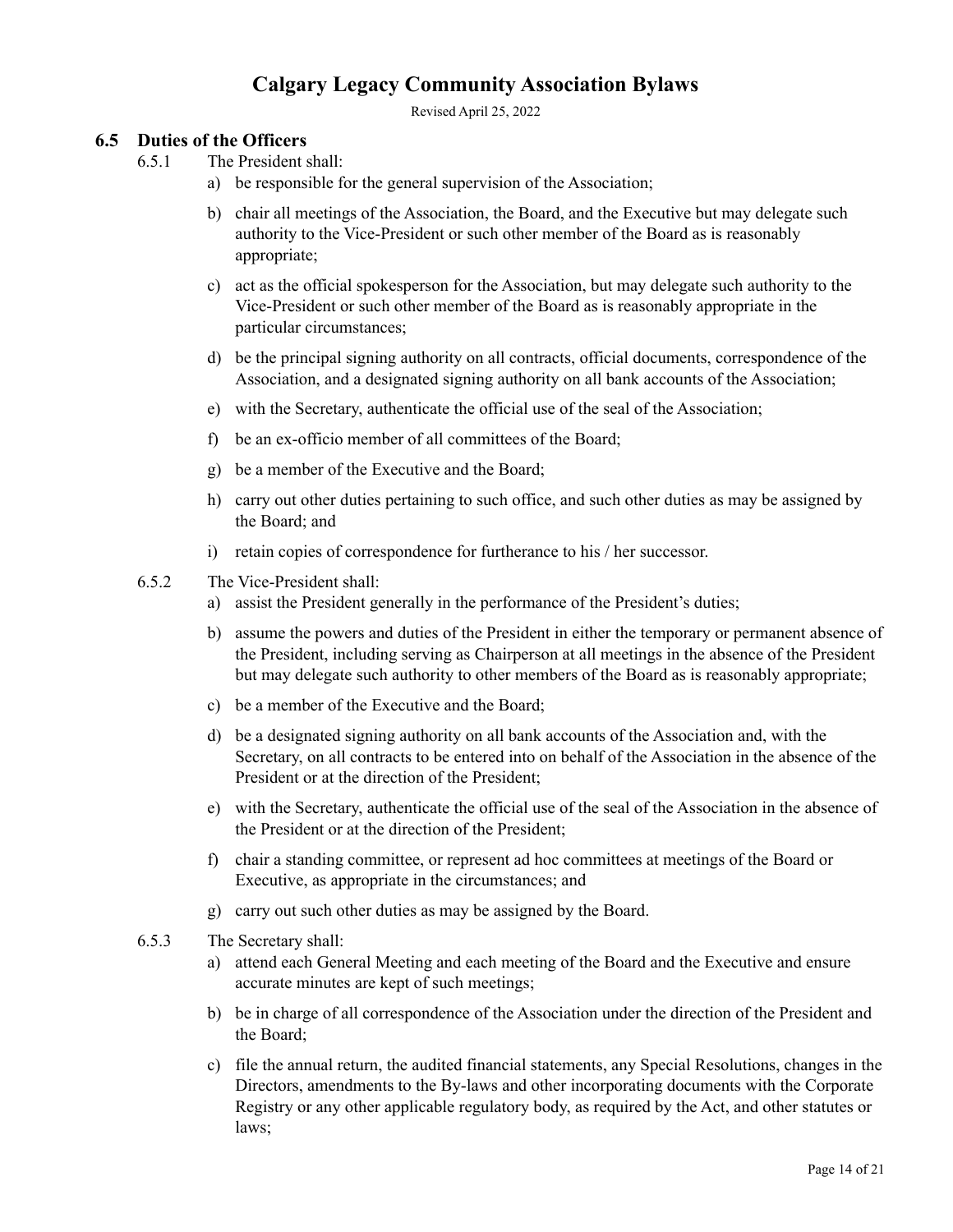Revised April 25, 2022

- d) ensure that a record of names and addresses of all Members is kept by the Director responsible for Membership, and cause all notices of various meetings to be sent as required under these By-laws, but may delegate such authority to other members of the Board as is reasonably appropriate;
- e) ensure that all records of the Association, other than financial records, are properly maintained, including these By-laws and the Policies and Procedures;
- f) keep and ensure the security of the seal of the Association;
- g) with the President or the Vice-President, as applicable, authenticate the use of the seal of the Association;
- h) be a member of the Executive and the Board;
- i) be a designated signing authority on all bank accounts of the Association and, with the President or Vice-President, all contracts to be entered into on behalf of the Association; and
- j) carry out such other duties as may be assigned by the Board.
- 6.5.4 The Treasurer shall:
	- a) collect all monies payable to the Association and ensure that all monies paid to the Association are deposited in a chartered bank, treasury branch, or trust company chosen by the Board within thirty days after receipt of those monies;
	- b) disburse the funds of the Association under the direction of the Board and in compliance with these By-laws, and the Act;
	- c) be responsible for the care, custody, control and maintenance of the finances and financial records of the Association;
	- d) provide a monthly report of: revenues, expenditures, investments, amounts due and owing to the Association for more than thirty days after the date that such amounts were due to be paid, and be able to advise the Board at any time of the financial position of the Association;
	- e) ensure that an audited financial statement for the preceding Fiscal Year is prepared by the appointed auditors and presented at the Annual General Meeting;
	- f) be a member of the Executive and the Board;
	- g) be a designated signing authority for all bank accounts of the Association and, in the absence of the President and the Vice-President or at the direction of the President, all contracts to be entered into on behalf of the Association;
	- h) chair any finance committee created as a standing committee by the Board; and
	- i) carry out such other duties as may be assigned by the Board.

### <span id="page-14-0"></span>**6.6 Other Committees**

- 6.6.1 The Board may appoint standing or ad hoc committees to assist the Board in its decisions, including such committees as a finance committee, a fundraising committee, a committee to assess traffic issues affecting the Community, a committee to assess land use planning and development affecting the Community, a social committee, a sports committee and a nominating committee.
- 6.6.2 The Membership committee shall be a standing committee. It shall be responsible for the implementation of the annual Membership recruitment effort and maintenance of the register of **Members**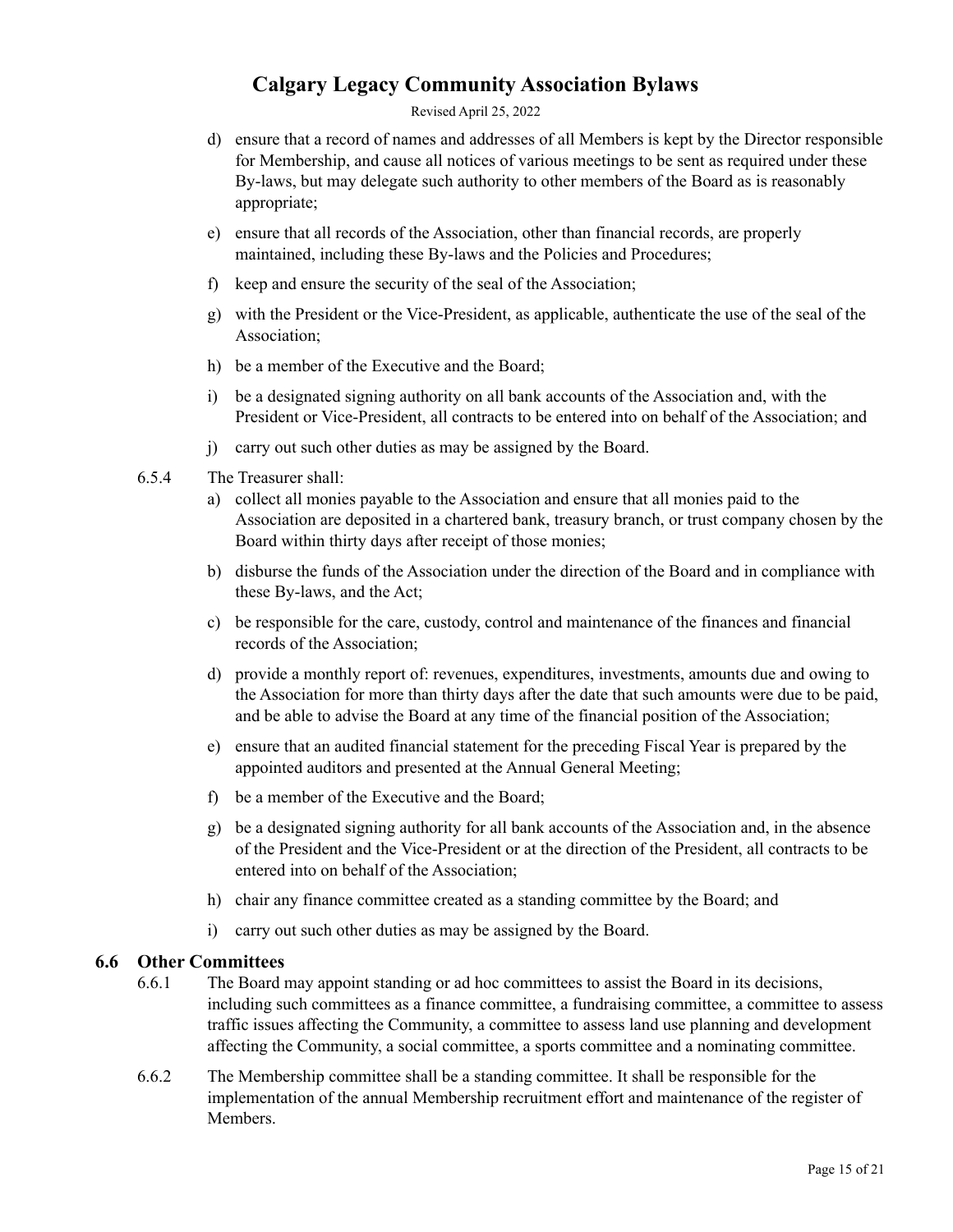Revised April 25, 2022

- 6.6.3 Subject to clause 5.2 the Nominating Committee shall be a standing committee. It shall be responsible for the recruitment of appropriate candidates for presentation to the Membership for election.
- 6.6.4 The chairperson of any committee shall be a Director of the Board.

## <span id="page-15-0"></span>**6.7 Ancillary Group**

- 6.7.1 From time to time, or as needed to further the Objects of the Association as defined in our Policy Manual, the Board may authorize the sponsorship or support of an Ancillary Group.
- 6.7.2 An Ancillary Group so sponsored shall have the powers necessary to carry out its purpose, not exceeding the powers of the Association.
- 6.7.3 Each such Ancillary Group shall have a Director appointed by the Board to function as its liaison.
- 6.7.4 If an Ancillary Group is determined by the Board, at any time, to be functioning outside its mandate, the Objects of the Association or these By-laws, the Board, by a two-thirds majority of votes cast, shall terminate the sponsorship or support of that Ancillary Group.

### <span id="page-15-1"></span>**6.8 Affiliated Organization**

- 6.8.1 Upon approval of the Board, the Association may affiliate with any other organization. All positions taken by the Affiliated Organization, which in any manner are designed to represent the Association, shall be presented to the Board for approval or disapproval.
- 6.8.2 If an Affiliated Organization is determined by the Board, at any time, to be representing the Association without its approval, the Board, by a two-thirds majority of votes cast, shall terminate the affiliation.

## <span id="page-15-2"></span>**ARTICLE 7 - FINANCE AND OTHER MANAGEMENT MATTERS**

### <span id="page-15-3"></span>**7.1 Registered Office**

The office of the Association shall be located within the City of Calgary.

### <span id="page-15-4"></span>**7.2 Finance and Audit**

- 7.2.1 The Officers designated under these By-laws shall be the signing authorities on the Association's bank accounts.
	- a) Two of four appointed signatures of Officers / Directors are required on all cheques, and all cheques must be signed by either the President or the Treasurer unless otherwise authorized by them.
	- b) In so that the board will allow two adults residing in the same household to be elected to the board, please refer to point 7.2.1c regarding signing authority restrictions.
	- c) Any cheques payable to a Signing Officer or a member of his / her family shall not be co-signed by that Signing Officer, unless authorized and approved by the board at a General Meeting.
- 7.2.2 Acceptance and approval of the budget is approval of any expenditure therein.
- 7.2.3 Subject to clause 7.2.5, approval by a simple majority of the Board is required for:
	- a) any single expenditure not included in the approved budget that exceeds \$200.00; and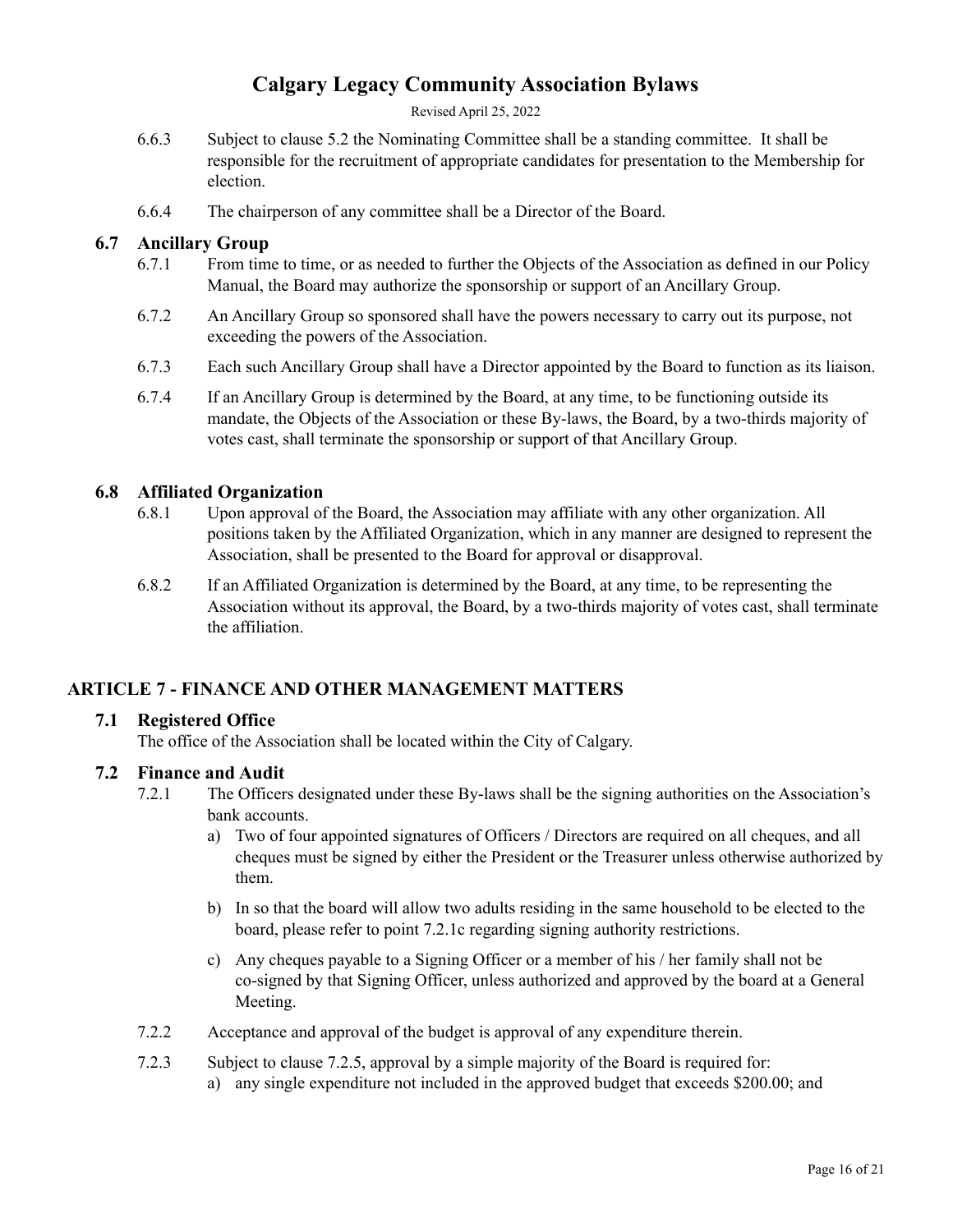Revised April 25, 2022

- b) any single expenditure included in the approved budget that is anticipated to be over-expended by the greater of \$200.00 or 10% of the amount included in the approved budget for that expenditure.
- 7.2.4 Subject to clause 7.2.5, the Association may not make any single expenditure anticipated to exceed \$5,000.00 without specific authorization through a Special Resolution.
- 7.2.5 Notwithstanding clauses 7.2.3 and 7.2.4, the Board may proceed with an expenditure for which approval is required under those Clauses insofar as the expenditure is required in an emergency situation to protect the Facility, provided that such expenditure is then ratified as soon as is feasible under clause 7.2.3 or 7.2.4, as applicable.
- 7.2.6 The books, accounts, and records of the Association shall be audited annually by a duly qualified accountant or by two Voting Members elected for that purpose at the Annual General Meeting. The Board will determine any remuneration for such services in the discretion of the Board acting reasonably. However, any such auditor or Voting Member may not be:
	- a) a Director;
	- b) a Legally Related Person to a Director; or
	- c) any person who is a business partner or employee of a Director.
- 7.2.7 The audit report contemplated in clause 7.2.6 shall provide a complete and proper statement of the standing of the books for the preceding Fiscal Year. It shall include:
	- a) a statement of whether the auditor has had access to the information required to prepare the audit report;
	- b) a statement of whether the balance sheet and income statement provide an appropriate representation of the financial affairs of the Association; and
	- c) a clear identification of any exceptions discovered during the conduct of the audit.
- 7.2.8 The Association may not borrow any funds totaling in excess of \$5,000.00 without specific authorization through a Special Resolution. The Board may borrow funds not exceeding in total that amount if the Board, by two-thirds majority of the votes cast by the Directors present at the applicable Board meeting, has approved: (i) that financing; (ii) the purpose for which the funds will be used; and (iii) a plan whereby that loan will be paid in full within ninety days after the receipt of the funds.

### <span id="page-16-0"></span>**7.3 Seal**

The Board may adopt a seal as the official Seal of the Association and the seal of the Association shall be retained by the Secretary and, whenever officially used, shall be authenticated by the President or, in the President's absence, the Vice-President and the Secretary.

## <span id="page-16-1"></span>**7.4 Minute Book**

- 7.4.1 The Secretary or other Officer directed by the Board, shall maintain and have charge of the Minute Book of the Association and shall record or cause to be recorded in it the minutes of all proceedings of all General Meetings and meetings of the Board.
- 7.4.2 The Minute Book shall contain the following information:
	- a) a copy of the Certificate of Incorporation of the Association;
	- b) a copy of the Objects of the Association and any Special Resolution altering the Objects;
	- c) a copy of the By-laws of the Association and any Special Resolution altering the By-laws;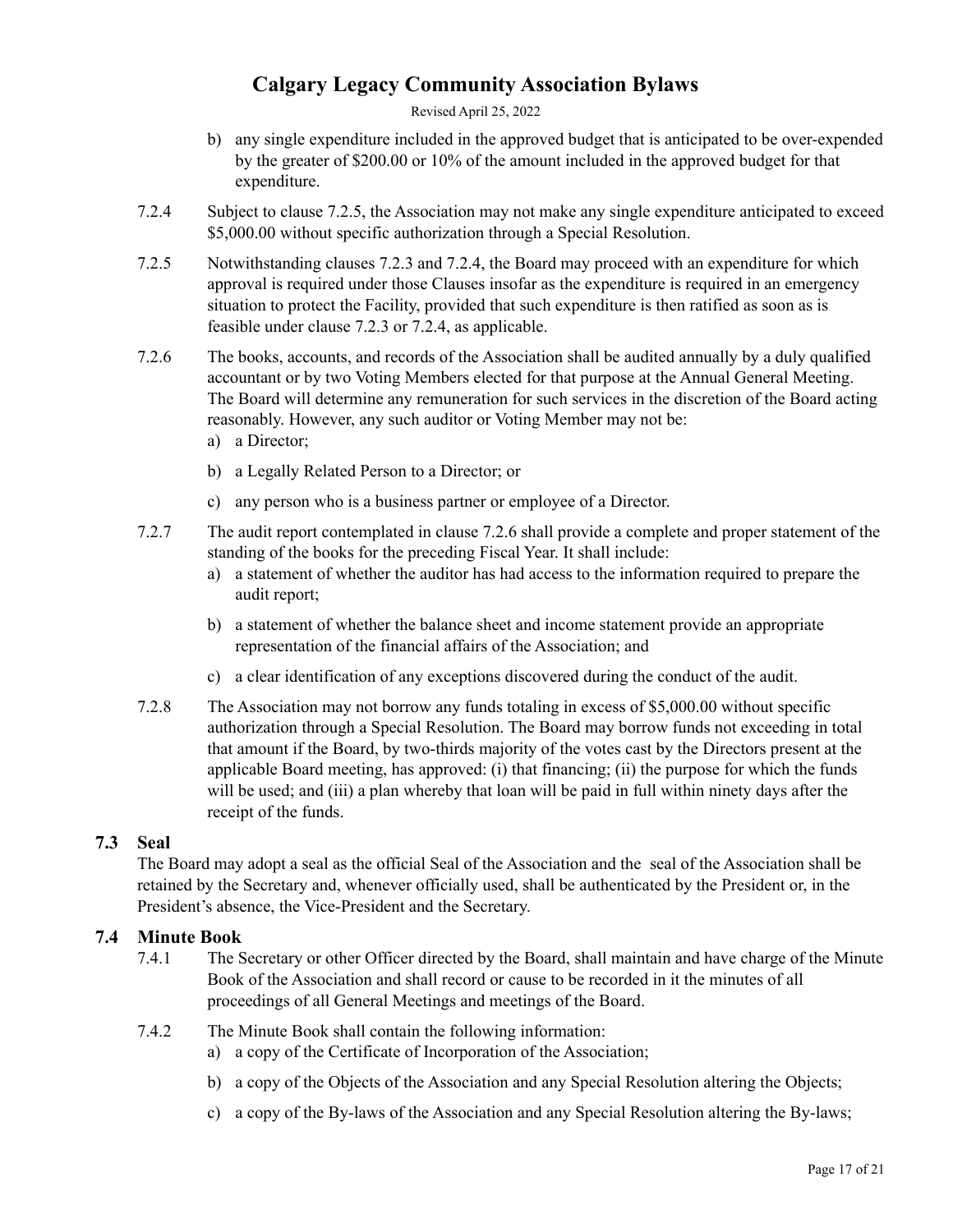Revised April 25, 2022

- d) a copy of the Policies and Procedures;
- e) a copy of the Calgary Lease/License Agreement and other formal agreements;
- f) a copy of originals of all documents, registers and resolutions required to be maintained or filed by the Act, other statute or law.
- g) a copy of the audited financial statements for the preceding Fiscal Year; and
- h) a copy of each other document directed by the Board to be inserted into the Minute Book.

#### <span id="page-17-0"></span>**7.5 Inspection of the Books**

- 7.5.1 The association will adhere to the Personal Information Privacy Act (PIPA), Bill 44, although at this time not legally bound by it, the books and records of the Association may be inspected by any Voting Member at any time at the registered office of the Association on the basis set forth in this clause 7.5.
- 7.5.2 Any Voting Member wishing to inspect the books or records must give reasonable notice and arrange a time reasonably satisfactory to the President or Secretary.
- 7.5.3 All financial records of the Association are open for inspection by the Members.
- 7.5.4 Other records of the Association are open for inspection, except for records that the Board designates as confidential.
- 7.5.5 Each Director shall at all times have access to such books and records with notice.

#### <span id="page-17-1"></span>**7.6 Liability and Indemnification**

- 7.6.1 Each Director of the Association shall be deemed to have assumed office on the express understanding, agreement and condition that each Director, former Director and any person acting as a designated representative of the Association (and the respective heirs, executors, administrators and estate of each such person) shall from time to time and at all times be indemnified and saved harmless by the Association from and against:
	- a) all costs, charges and expenses whatsoever which such person sustains or incurs in or about any action, suit or proceeding that is brought, commenced or prosecuted against that person for or in respect of any act, omission, decision or matter whatsoever in or about the performance of that person's duties; and
	- b) all other related costs, charges and expenses in respect to any such act, omission, decision or matter, including, without limitation, reasonable legal costs on a solicitor and its own client basis.

However, the indemnification granted in this Clause shall not apply insofar as the act, omission, decision, matter or those costs, charges or expenses pertains or results from the fraud, dishonesty, or bad faith of that person. The Board shall acquire and maintain such insurance coverage as the Board reasonably regards as appropriate to enable the Association to fulfill the responsibilities set forth in this Clause.

7.6.2 No Director shall be liable for the acts or omissions of any other Director or employee of the Association, or shall be responsible for any loss or damage due to bankruptcy, insolvency or wrongful act of any person, firm, or corporation dealing with the Association, and no Director shall be liable for any loss due to an oversight, error in judgment or an act or omission in that Director's role for the Association, unless and to the extent that the act or omission is due to fraud, dishonesty or bad faith.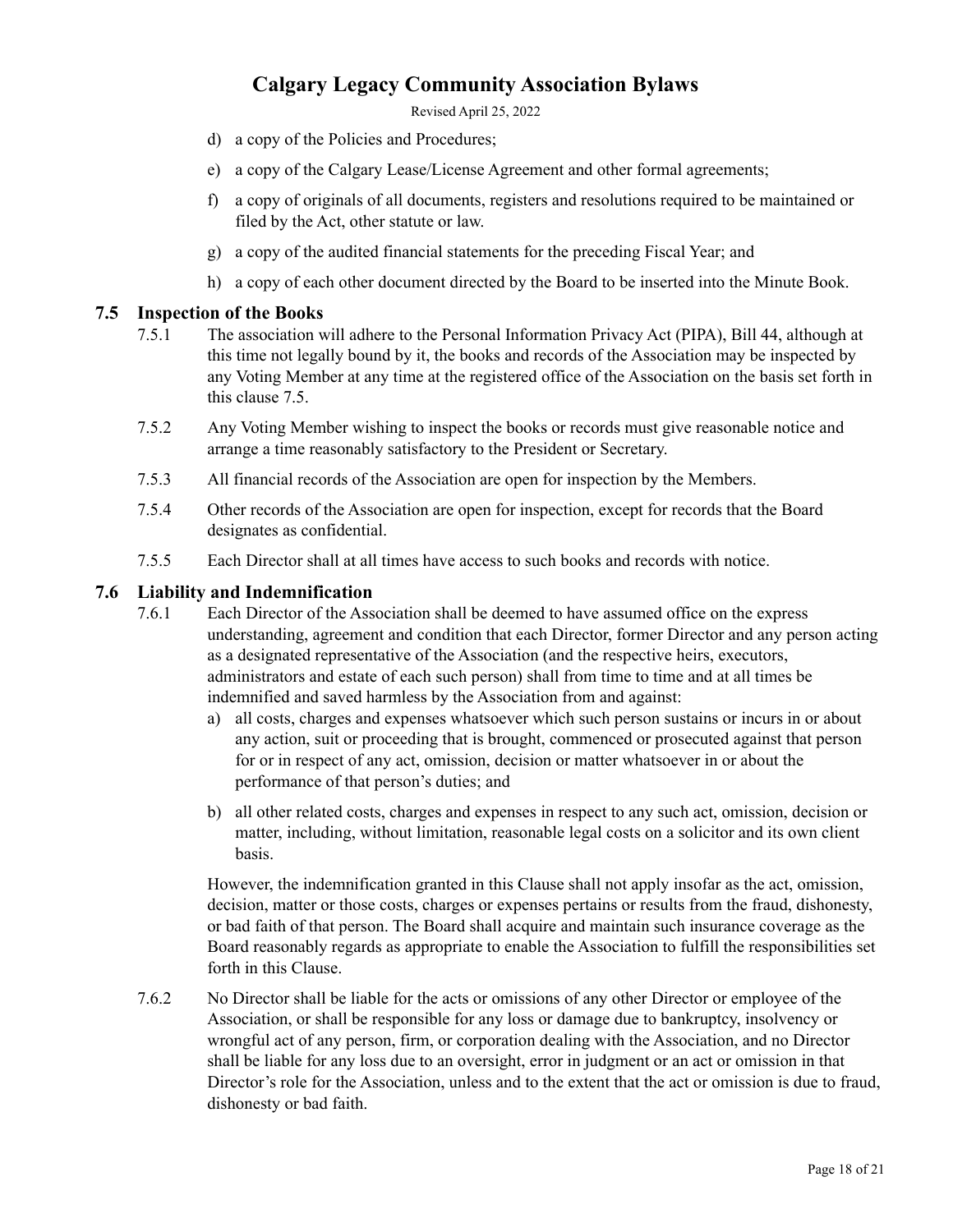Revised April 25, 2022

- 7.6.3 Each Director may rely on the accuracy of any statement or report prepared by the auditor(s) of the Association. No Director may be held personally liable for any loss or damage as a result of relying in good faith on that statement or report.
- 7.6.4 No Member shall be liable in the Member's individual capacity for any debt or liability of the **Association**

## <span id="page-18-0"></span>**ARTICLE 8 - AMENDMENTS**

- 8.1 These By-laws shall not be rescinded, altered, or added to except by Special Resolution passed at a General Meeting.
- 8.2 If there is any conflict between the Act and any part of these By-laws, the provisions of the Act, as applicable, shall prevail and shall have the effect of amending these By-laws to the extent necessary to remedy that conflict without any action on the part of the Association.
- 8.3 Any question of procedure not provided for in these By-laws or the Act shall be decided upon by the Board of Directors.

## <span id="page-18-1"></span>**ARTICLE 9 - RULES OF ORDER**

9.1 Insofar as they are not inconsistent with these By-laws or any special rules of order of the Association, parliamentary procedures respecting the management of meetings conducted under these By-laws shall be governed by the then current edition of Roberts Rules of Order-Newly Revised.

## <span id="page-18-2"></span>**ARTICLE 10 - CONFLICT OF INTEREST**

- 10.1 A conflict of interest occurs when someone with a close relationship to a Director may benefit indirectly of directly as a result of a pending decision.
- 10.2 A Director of the Association shall disclose fully the nature and extent of any potential or present conflict of interest.
- 10.3 A Director of the Association who has an interest in a tender or contract to be submitted to the Association shall immediately resign him/herself from any voting position or discussion of the said matter.
- 10.4 A Director of the association who has a conflict of interest related to any motion of the Board shall disclose fully the nature and extent of the conflict and abstain from voting.
- 10.5 No Director shall be Director on any other Community Association Board or working as an Executive Director for any other Community Association.
- 10.6 Any Director may sit as a director on the Legacy Residents Association but shall disclose the conflict of interest on any decision that directly affects the RA and abstain from voting.

### <span id="page-18-3"></span>**ARTICLE 11 - DISSOLUTION**

- 11.1 The Association may not pay any dividends or distribute its property among its Members.
- 11.2 The Association shall be dissolved voluntarily if a Special Resolution to that effect is passed by the Association
- 11.3 At the time of dissolution funds held in the Gaming Account or Consolidated Gaming Account or assets purchased with gaming proceeds will be returned or distributed to another charitable organization with the approval of the Alberta Gaming and Liquor Commission Board.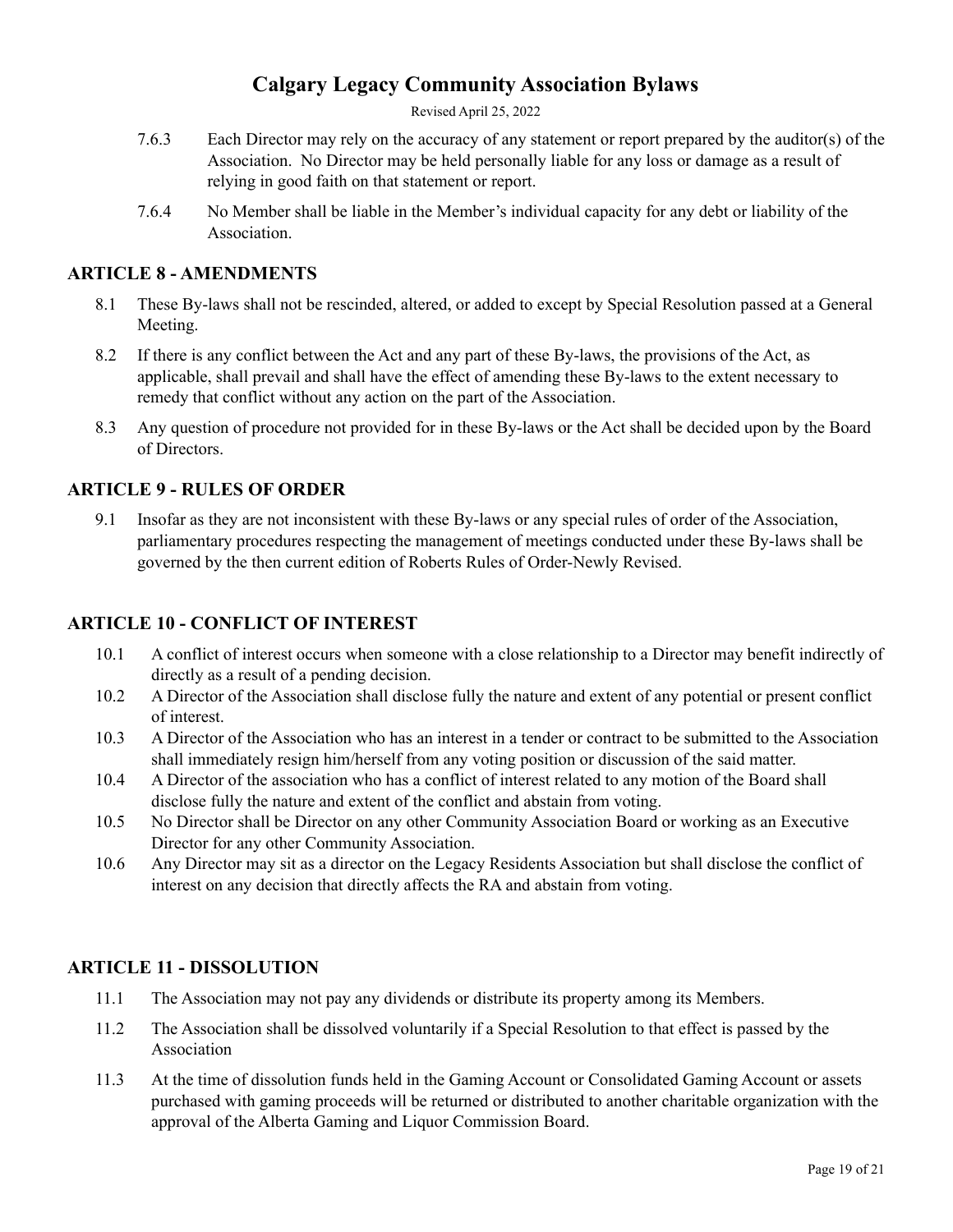Revised April 25, 2022

11.4 If the Association is dissolved, any funds or assets remaining after paying all debts of the Association shall become the property of a registered non-profit group as per the discretion of the remaining board members in so that board members are not affiliated with the non-profit group.